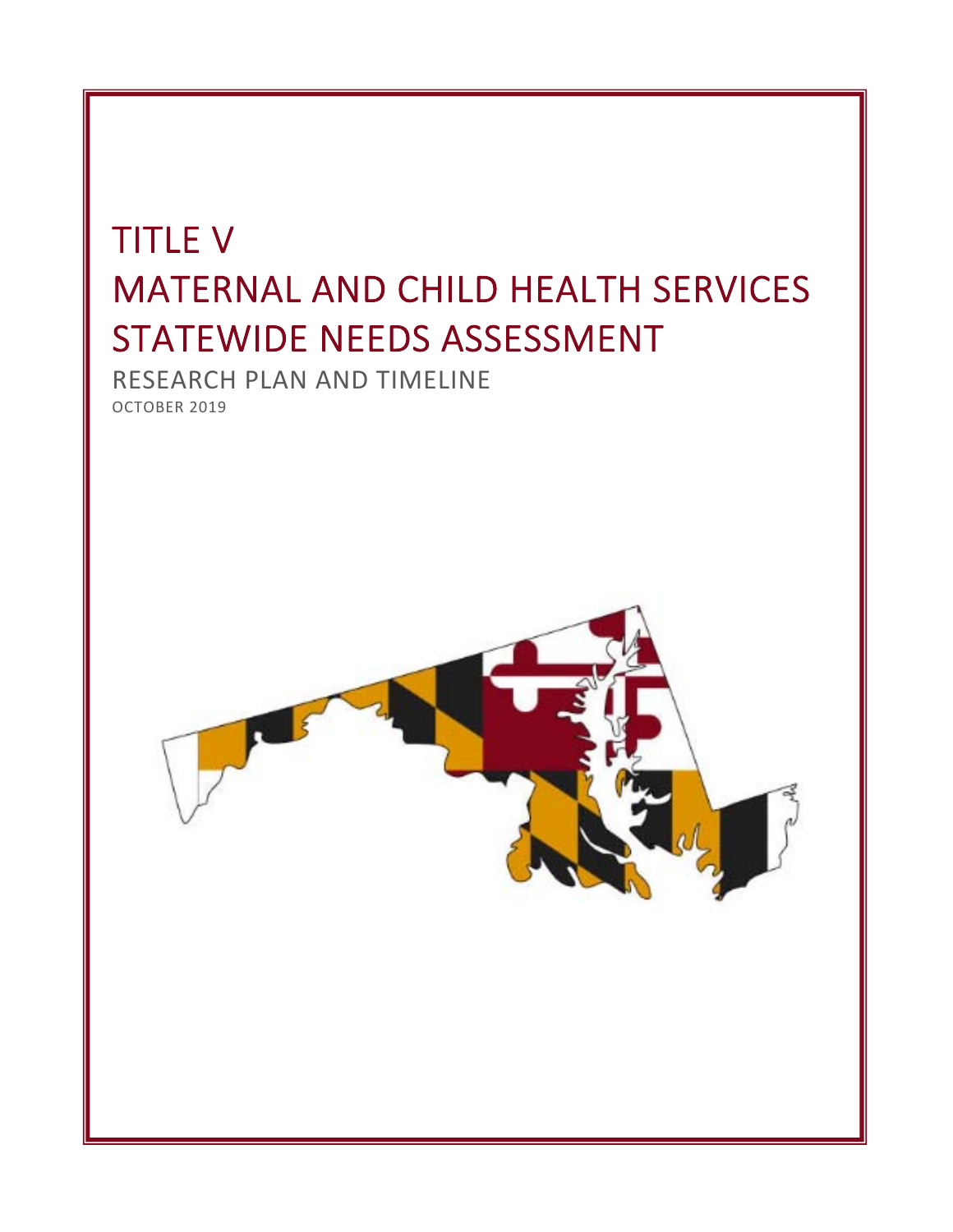

# **CONTENTS**

| Strategic Planning Sessions Regarding Children and Youth with Special Health Care Needs  8        |
|---------------------------------------------------------------------------------------------------|
|                                                                                                   |
| Strategic Planning Sessions of Women and Maternal Health, Infants, Children and Adolescent Health |
|                                                                                                   |
|                                                                                                   |
|                                                                                                   |
|                                                                                                   |
|                                                                                                   |
|                                                                                                   |
|                                                                                                   |
|                                                                                                   |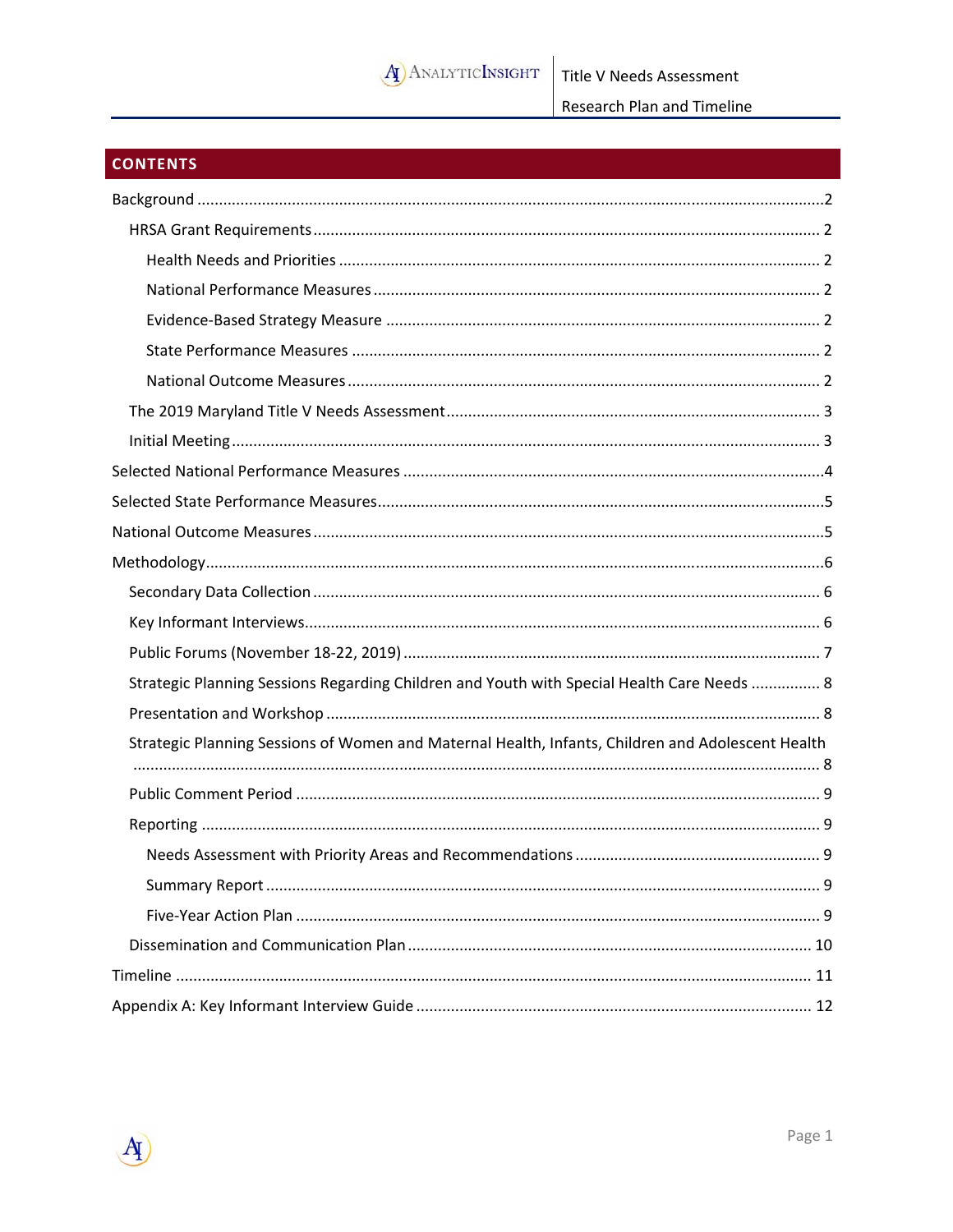

# **BACKGROUND**

The Title V Maternal and Child Health Services Block Grant Program is funded by the U.S. Department of Health & Human Services, Health Resources and Services Administration (HRSA). The grant funding helps Maryland fund programs that promote and improve the health and well-being of mothers, children, including children and youth with special needs, and their families.

Every five years, each state is required to complete a comprehensive assessment of the health of children, mothers, and families in the state, in order to fulfill a requirement of the Title V Maternal & Child Health (MCH) Block Grant. The purpose of this assessment is to review the health needs of mothers, children, including children and youth with special health care needs, and their families.

Grant activities focus on the needs of five populations, although many programs address the needs of several of the following groups:

- 1. Women, Pregnant Women, and Mothers
- 2. Infants
- 3. Children
- 4. Adolescents
- 5. Children and Youth with Special Health Care Needs

#### **HRSA GRANT REQUIREMENTS**

#### **Health Needs and Priorities**

The first step of the planning requirement is to assess the current health needs of the populations and establish priority areas to address. This is addressed through our initial meeting with the Steering Committee and key informant interviews to be conducted with service providers throughout the state.

#### **National Performance Measures**

Each state is required to select a minimum of five National Performance Measures (NPMs) for programmatic focus based on identified priority needs. The selected priorities may address a single population group or multiple groups and should reflect the unique needs of the state. In addition, the identified priority needs should address areas in which a state believes that targeted interventions can result in needed improvements to its healthcare delivery systems.

#### **Evidence‐Based Strategy Measure**

For each selected NPM, each state must develop at least one Evidence-based or -informed Strategy Measure (ESM) to assess and demonstrate the impact of its strategies on the NPM.

#### **State Performance Measures**

In addition, States develop State Performance Measures (SPMs) to address the priorities identified through the comprehensive Needs Assessment. These measures address priority needs not addressed through the selected National Performance Measures (NPMs).

#### **National Outcome Measures**

National Outcome Measures (NOMs) cross all population domains and reflect maternal and child health (MCH) population health status. The measure is meant to be a sentinel health marker, selected for monitoring because of its increasing prevalence or the need to move forward on the measure in the MCH field. Selection of an NOM is optional.

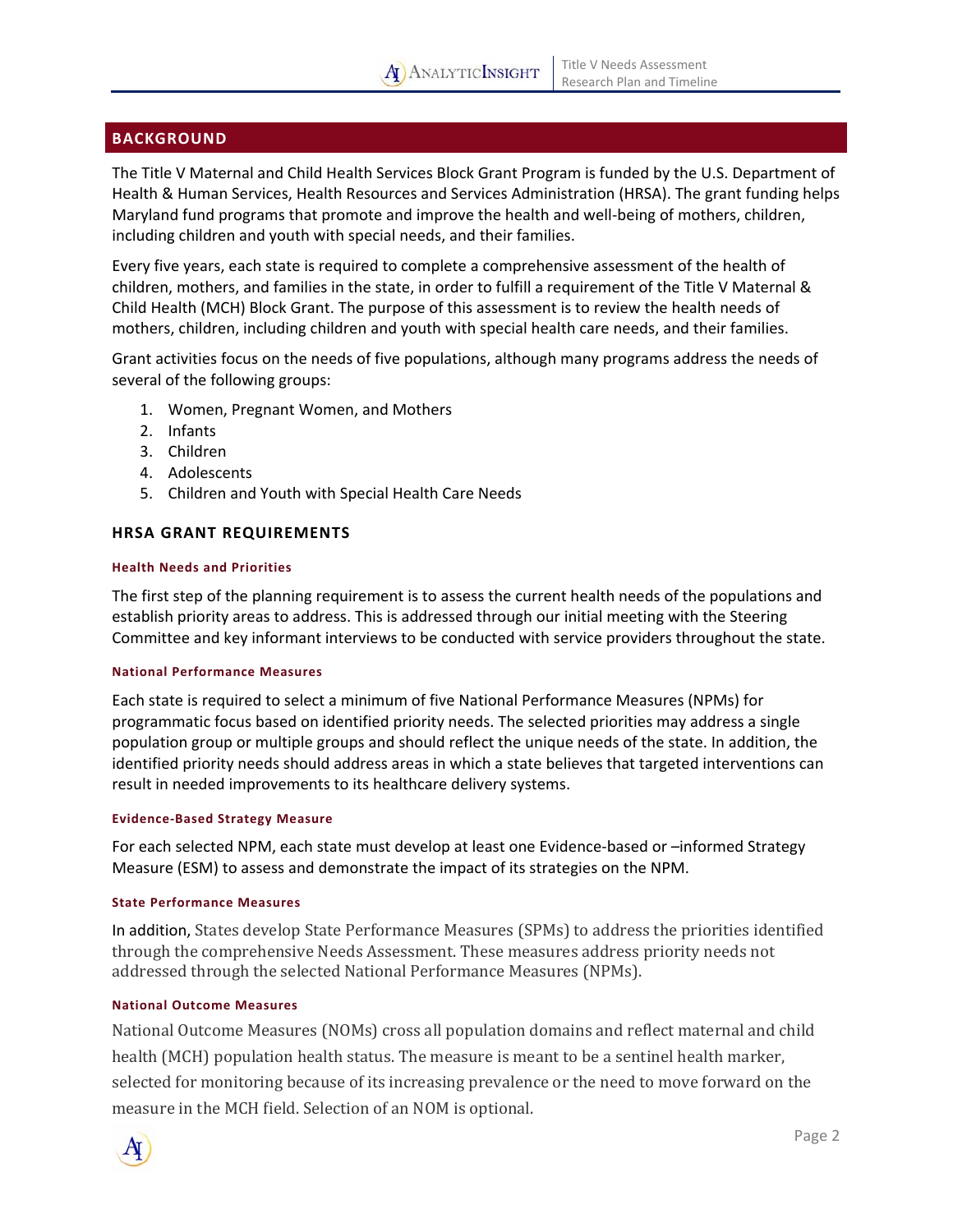# **THE 2019 MARYLAND TITLE V NEEDS ASSESSMENT**

This document outlines the research and reporting activities associated with the 2020 Needs Assessment and development of the five‐year plan that will include program activities for years 2021 to 2026. The project includes a mixed-methods approach that relies on established, national datasets such as the Behavioral Risk Factor Surveillance System (BRFSS) and Pregnancy Risk Assessment Monitoring System (PRAMS), as well as key informant interviews, public comment and stakeholder planning sessions. The methods outlined in this plan are designed to include feedback from a variety of stakeholders and the public in order to engage those who are most impacted by the programs in the planning efforts.

A Steering Committee has been established by the Maryland Maternal and Child Health Bureau (MCHB) to oversee the project. The Steering Committee includes representatives of three offices within MCHB, the Family and Community Health Services (OFCHS), Office of Quality Initiatives and the Office of Genetics and People with Special Healthcare Needs (OGPSHCN). Regular, monthly updates will be provided to MCHB and the Steering Committee. A mid‐project workshop and presentation will inform the Steering Committee of our findings mid‐project and offer an opportunity for the researchers to incorporate the committee's feedback in subsequent research activities.

#### **INITIAL MEETING**

Analytic Insight's team members met with the Steering Committee and MCHB for a kick‐off meeting and planning session on September 26, 2019. During this meeting, Steering Committee members offered input on the priorities and needs within the populations they serve and completed a brief survey to assess the National Performance Measures, State Performance Measures and National Outcome Measure selections.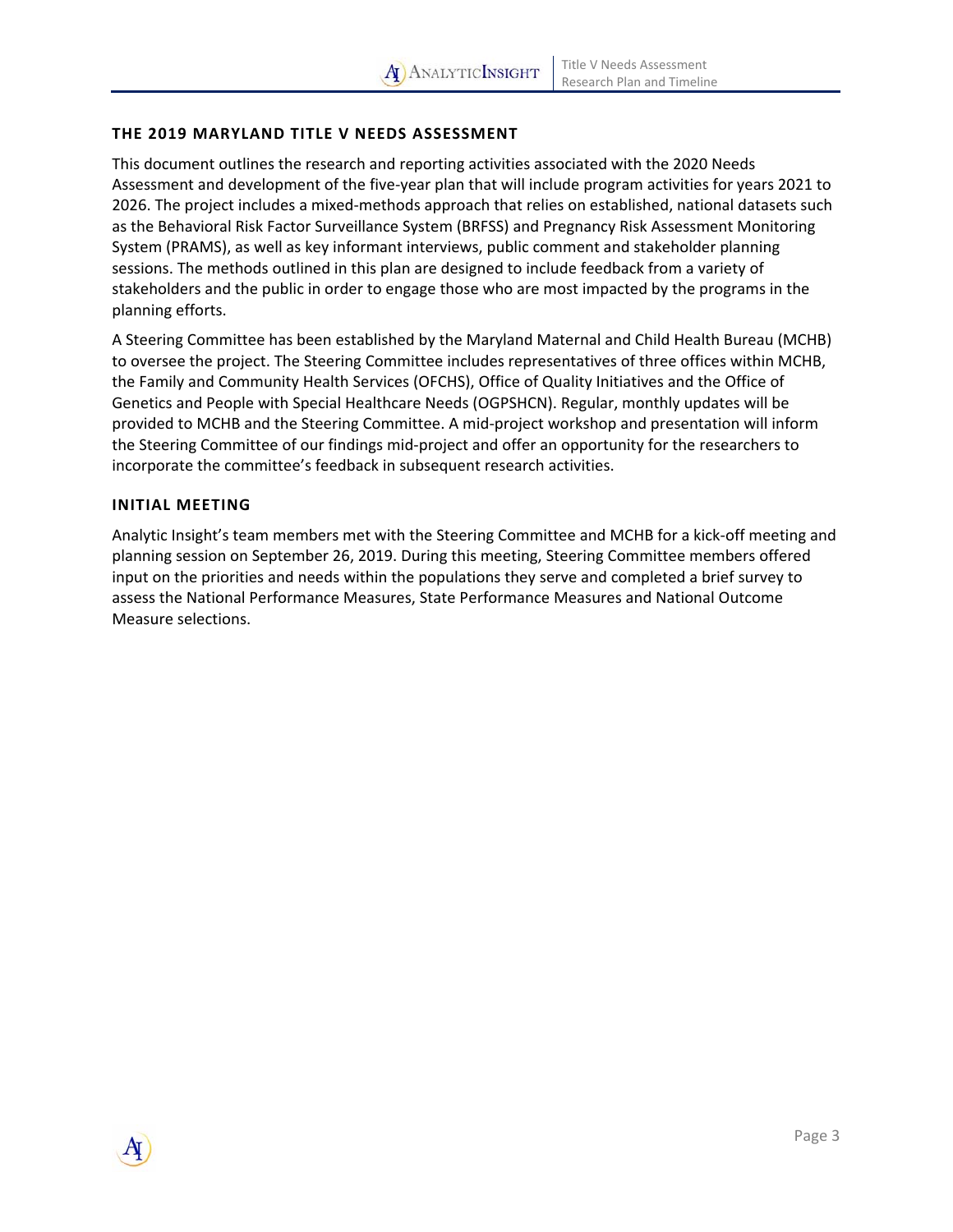# **SELECTED NATIONAL PERFORMANCE MEASURES**

During the project's initial meeting with the Steering Committee, committee members discussed each of the National Performance Measures (NPMs) and selected those each member believed were priorities for inclusion. NPMs were selected to address known needs of the target populations, incorporate current priorities of the programs and ensure coverage of each population domain, including Women/Maternal Health, Perinatal/Infant Health, Child Health, Adolescent Health, Children and Youth with Special Health Care Needs and areas that incorporate two or more population areas (Cross-Cutting/Life Course).

Ten NPM priority areas were selected among those most prioritized by the greatest number of members. The following selection of NPMs were reviewed and approved by the Title V Program Manager.

|                                     |                                             | <b>Population</b> | <b>Steering Committee</b><br><b>Members</b> |
|-------------------------------------|---------------------------------------------|-------------------|---------------------------------------------|
| <b>National Performance Measure</b> |                                             | Area*             | <b>Prioritizing NPM</b>                     |
| Selected:                           |                                             |                   |                                             |
| NPM <sub>5</sub>                    | Safe Sleep                                  | PIH, AH           | 12                                          |
| NPM <sub>9</sub>                    | <b>Bullying</b>                             | AH, CSHCN, CH     | 12                                          |
| NPM <sub>3</sub>                    | Risk-Appropriate Perinatal Care             | PIH               | 10                                          |
| NPM <sub>4</sub>                    | <b>Breastfeeding</b>                        | W, PIH            | 10                                          |
| <b>NPM 10</b>                       | Adolescent Well-Visit                       | AH                | 10                                          |
| <b>NPM 13.1</b>                     | Preventive Dental Visit - Pregnancy         | W                 | 10                                          |
| <b>NPM 14.1</b>                     | Smoking - Pregnancy                         | W, PIH            | 10                                          |
| <b>NPM 11</b>                       | <b>Medical Home</b>                         | <b>CSHCN</b>      | 9                                           |
| NPM <sub>2</sub>                    | Low-Risk Cesarean Delivery                  | W, PIH            | 8                                           |
| <b>NPM 12</b>                       | Transition                                  | AH, CSHCN         | 8                                           |
| <b>Not Selected:</b>                |                                             |                   |                                             |
| <b>NPM 13.2</b>                     | Preventive Dental Visit - Child/Adolescent  |                   | 8                                           |
| <b>NPM 14.2</b>                     | Smoking - Household                         |                   | 5                                           |
| NPM <sub>1</sub>                    | Well-Woman Visit                            |                   | 4                                           |
| NPM <sub>6</sub>                    | <b>Developmental Screening</b>              |                   | 4                                           |
| <b>NPM 8.1</b>                      | Physical Activity - Ages 6 through 11       |                   | 4                                           |
| <b>NPM 8.2</b>                      | Physical Activity - Ages 12 through 17      |                   | 3                                           |
| <b>NPM 15</b>                       | Adequate Insurance                          |                   | 3                                           |
| <b>NPM 7.1</b>                      | Injury Hospitalization - Ages 0 through 9   |                   | $\mathbf 0$                                 |
| <b>NPM 7.2</b>                      | Injury Hospitalization - Ages 10 through 19 |                   | $\mathbf 0$                                 |

\* W=Women/Maternal Health, PIH=Perinatal/Infant Health, CH=Child Health, AH=Adolescent Health, CSHCN=Children with Special Health Care Needs.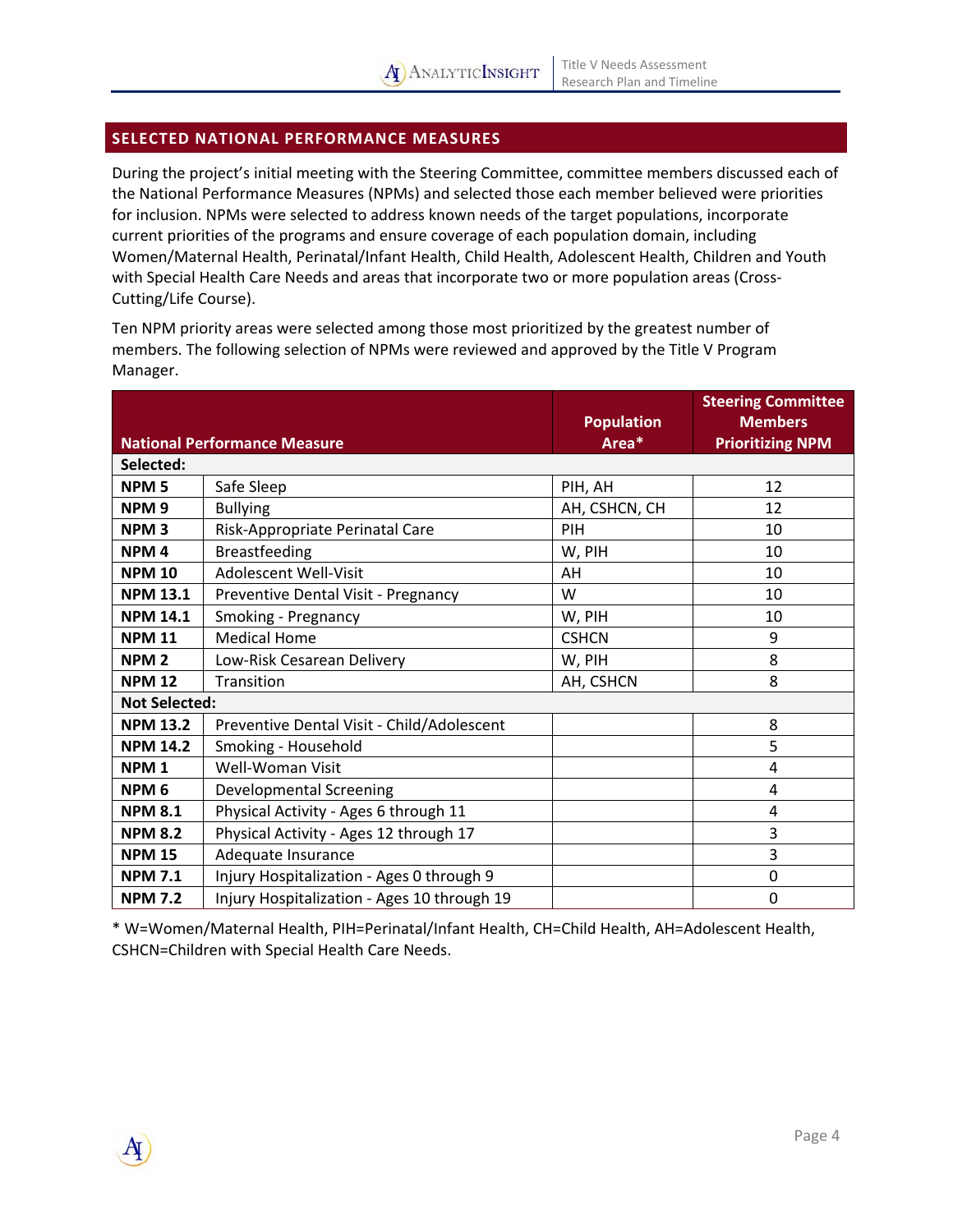

# **SELECTED STATE PERFORMANCE MEASURES**

The Steering Committee was asked to name their priorities for the selection of State Performance Measures (SPMs). Responses were grouped into topic areas and the following table shows the number of members' SPM preferences in each category.

| <b>State Performance Measure Topics</b> | <b>Steering Committee</b><br><b>Members Prioritizing SPM</b><br><b>Topic Area</b> |
|-----------------------------------------|-----------------------------------------------------------------------------------|
| <b>Infant Mortality Disparities</b>     |                                                                                   |
| Substance Use                           |                                                                                   |
| <b>Maternal Mortality Disparities</b>   |                                                                                   |
| Mental and Behavioral Health            |                                                                                   |

Through discussions with the Title V Program Manager, the focus for the SPM selection was narrowed to infant mortality disparities and substance use, with a focus on opioid abuse. Specific measures will be developed after gathering key informant interviews and further discussion with, and feedback from, the Steering Committee and Program Manager.

# **NATIONAL OUTCOME MEASURES**

The inclusion of National Outcome Measure (NOM) is optional, and the majority of Steering Committee members believed it important to include such a measure to represent Maryland's progress and focused efforts in an area where health needs are increasing. Two areas of interest emerged from the Steering Committee: Sleep‐related Sudden Unexpected Infant Death (SUID) rate and the adolescent mortality rate for adolescents ages 10-19. Through discussions with the program manager, the SUID rate was selected as Maryland's NOM for this grant cycle.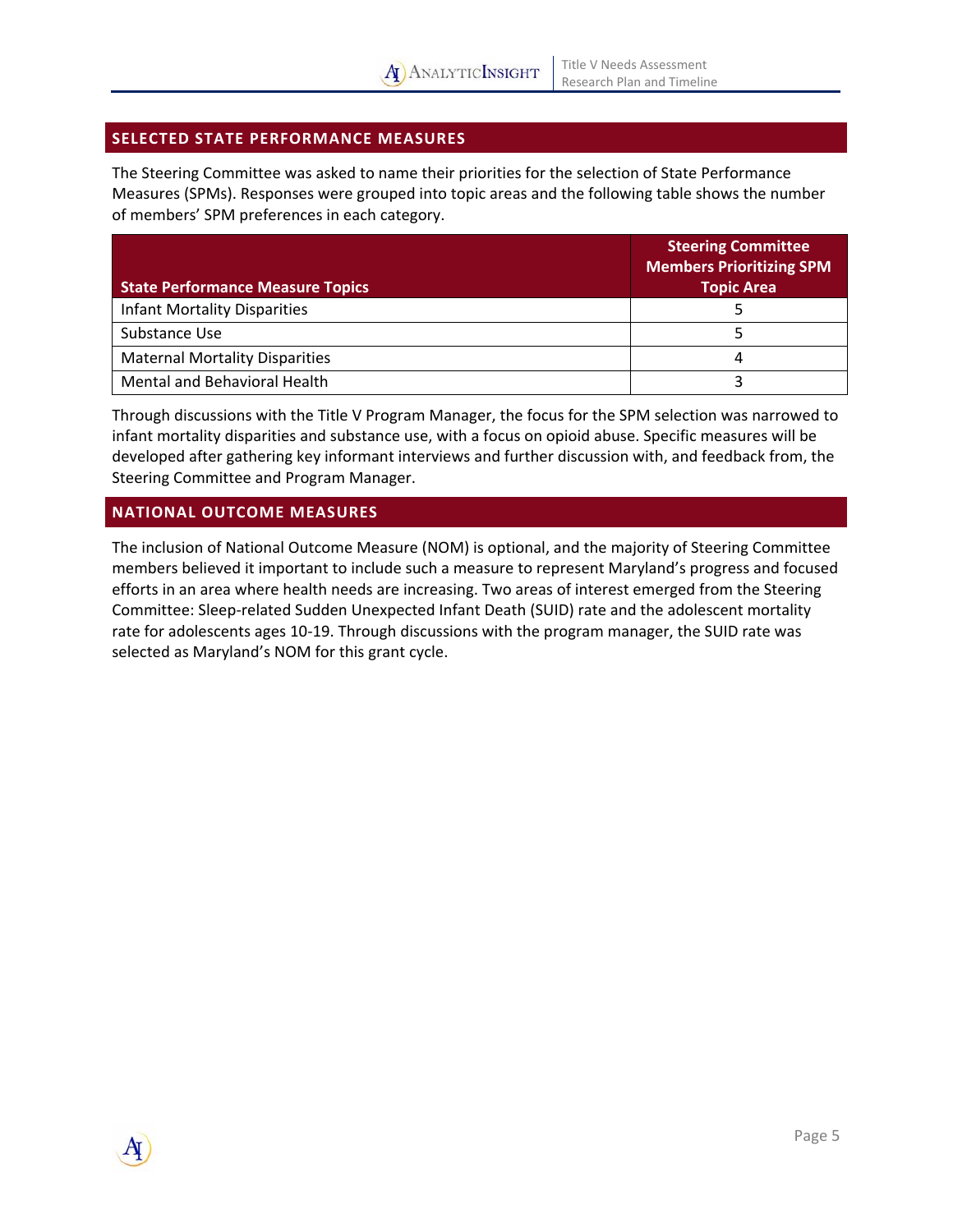# **A** ANALYTIC INSIGHT

# **METHODOLOGY**

The Needs Assessment is structured in six stages. The first stage is the Planning Stage and includes the initial meeting with the Steering Committee and this document outlining the research planning. In Stage 2, we gather existing data from a variety of data sources to better understand the population needs, available services and disparities in access or health. Stage 3 consists of data collection, including key informant interviews and public forums. At this point in the research, we meet with the Steering Committee to gather their feedback on the data gathered to date. Stage 4 focuses on identifying priorities through strategic planning sessions with key stakeholders across the state and continuing to gather feedback from the public. Stage 5 is reserved for public comment and will include an online survey, accessible through the Internet and optimized for access using any mobile device. The final stage, Stage 6 is for report development.

The methodology will gather feedback from the public, service providers and other stakeholders selected by the Steering Committee. Throughout the project, regular updates to the steering committee ensure that the committee is kept informed regarding project progress, as well as any obstacles encountered as the project is implemented.

# **SECONDARY DATA COLLECTION**

This study will assess the data used to measure outcomes for the NPMs and SPMs by other states and evaluate the applicability of those indicators to the activities, policies and populations under study in Maryland. We will track health outcomes from the previous five‐year needs assessment in order to measure change as a result of actions that were developed as part of those plans, comparisons between Maryland and similar states and, where possible, key differences between regions and subgroups within Maryland.

AI will also conduct a literature review of other studies or data conducted by states, cities or communities like Maryland, as well as research of best practices, strategies and actions that have been implemented to better serve mothers and children. AI may develop case studies detailing successful implementation activities for action priorities.

#### **KEY INFORMANT INTERVIEWS**

AI will conduct approximately 50 interviews with the Maryland Department of Health, service providers and community organizations, local health departments, other state agencies, policymakers, and any internal and external partners at the discretion of the MDH and MCHB project team. AI will work with the project team to obtain a list of any relevant individuals or groups that we should contact for initial interviews.

These interviews will focus on identifying key priorities for the next five years and will include funding initiatives that improve the availability, accessibility and quality of primary and specialty care services for women, infants, children, and adolescents, as well as children and youth with special health care needs, particularly those who are low-income and/or at-risk pregnant women. AI will consult with the Needs Assessment Steering Committee of the Maryland Department of Health's Maternal and Child Health Services Bureau to develop the key informant interview guide and ensure that the questionnaire covers all important topics.

The key informant interview guide drafts are provided as Appendix C.

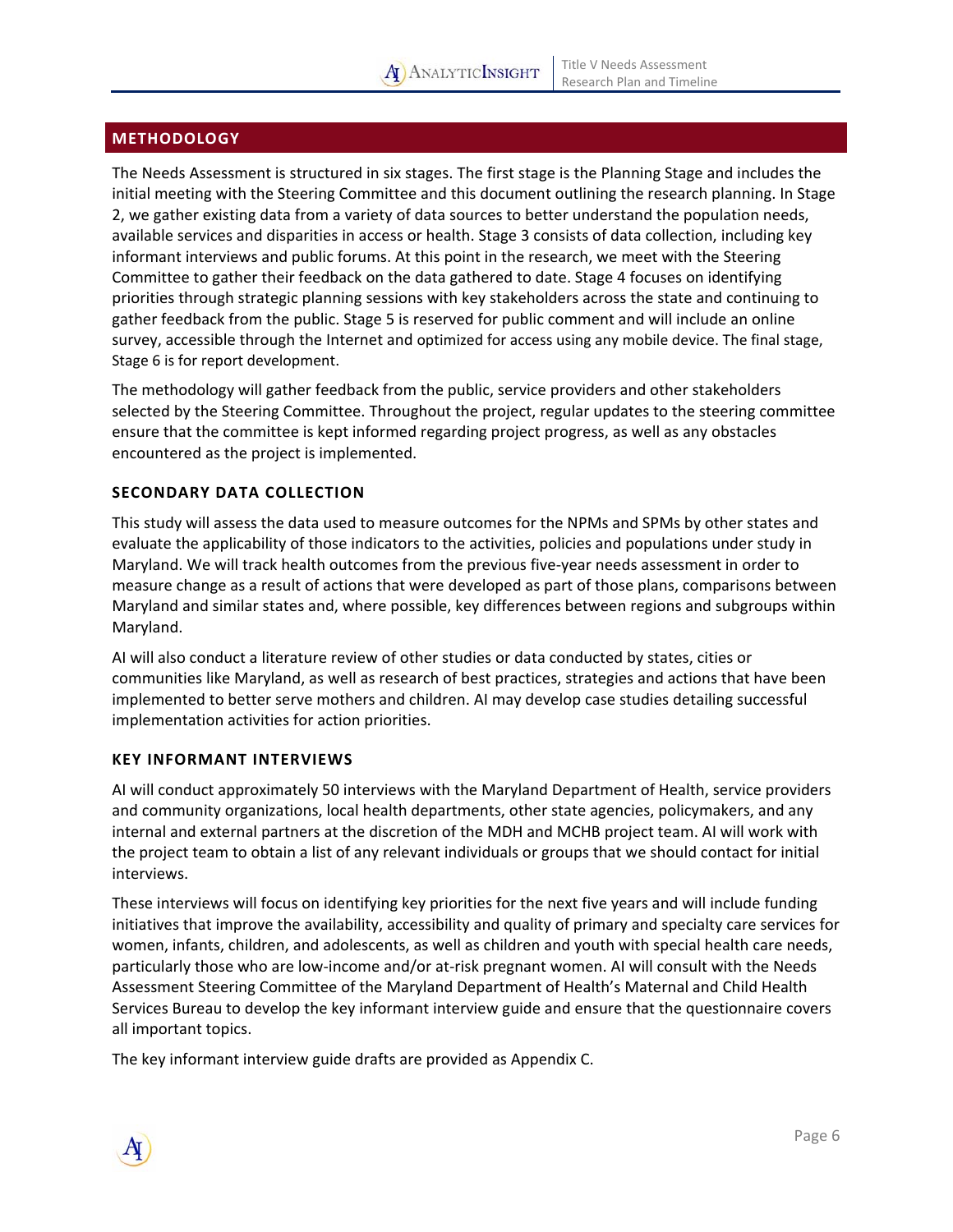# **PUBLIC FORUMS (NOVEMBER 18‐22, 2019)**

Four public forums will be held between November 18 and November 22 of 2019 in order to collect early public feedback regarding the Maryland residents maternal and child‐health related needs. A second series of four public forums will be held between April 7 and April 12 of 2020 to gather additional feedback on population needs.

The forums give Maryland residents the opportunity to have their voices heard and share their opinions and suggestions directly with Maryland representatives, services providers and organizations, health departments and other state agencies and policymakers. In addition to the forums, the public will also have the opportunity to participate through an online survey and comment period.

The goal of the public forums is to inform the public about the Title V needs assessment taking place and to gauge the public's understanding of the needs and priorities for the next five years. To ensure that residents are made aware of the forums, AI will provide key informants with information about the public forum to be distributed to their clientele or shared through social media outlets. Additionally, AI will provide a flyer and advertisement template for MCHB to publish on their website, through email, and for distributing invitation flyers to the selected cities at the discretion of the project team and relevant officials.

AI will work with the project team to determine the best locations that provide central, well‐known facilities convenient and accessible for the participants. Refreshments will be provided at each session.

The public forums will be live‐streamed to maximize the participation opportunities for those unable to attend in‐person. Information about tuning in to the stream will be provided in the advertising materials.

The locations for the public forums and strategic planning sessions were selected to include both urban and rural areas of the state, Western Maryland and the eastern shore, and to cover as much of the geographical area as possible in order to maximize access for residents across the state.

#### 1. Baltimore

- 2. Annapolis
- 3. Allegany County
- 4. Gaithersburg
- 5. Prince George County
- 6. St. Mary's County
- 7. Salisbury
- 8. Easton

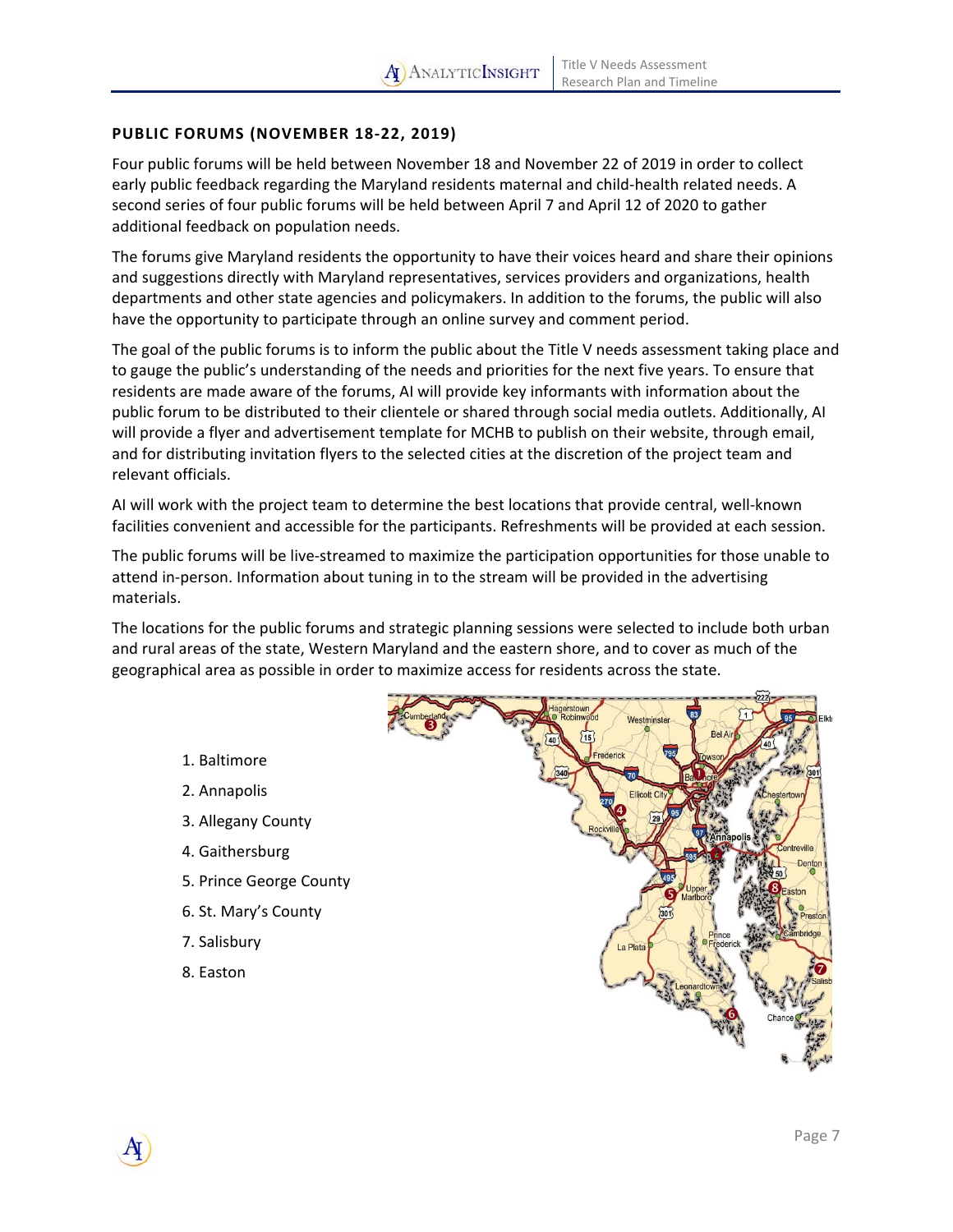# **STRATEGIC PLANNING SESSIONS REGARDING CHILDREN AND YOUTH WITH SPECIAL HEALTH CARE NEEDS**

AI will conduct eight strategic planning sessions with service providers to assess the health needs of children and youth with special health care needs and identify and prioritize key findings from the data collection stage, particularly regarding the selected NPMs with a special emphasis on health equity in underrepresented and underserved populations. Sessions will be held in each of the eight areas described for the public forums and are scheduled for November 18 through 22, 2019.

Following an introduction to the assessment and planning process, participants will break into small groups and discuss actions the community and specific organizations can take to address each NPM goal for about 10‐15 minutes. Each group will complete action cards detailing the ESM they believe would best address each need.

Once each small group completes their action cards, we discuss the results as a larger group to determine consensus and feasibility of the selected ESMs. The rationale for the selections, needed resources, timeline and additional details will all be discussed. The moderator and note taker review and document each proposed action on a white board or large post-it note paper as they are discussed with the larger group. This exercise is then repeated for each identified goal.

On each action card, we ask participants to provide the specific actions that need to be taken to address the goal, the rationale behind their selection, resources that will be needed to complete the proposed action, a potential timeline to complete the proposed action and any additional information.

# **PRESENTATION AND WORKSHOP**

AI will facilitate an in‐person presentation of the key findings to date, with a special emphasis on children and youth with special health care needs, for the Steering Committee at a centralized location. Following this presentation, AI will also facilitate a workshop with the project team to establish goals for the next phase of the research. This presentation and workshop will also be available online as a webinar for additional stakeholders and appropriate personnel who are not available in person. This meeting will be held in December of 2019.

# **STRATEGIC PLANNING SESSIONS OF WOMEN AND MATERNAL HEALTH, INFANTS, CHILDREN AND ADOLESCENT HEALTH**

AI will conduct strategic planning sessions to identify and prioritize key findings from the data collection stage, particularly regarding the selected NPMs with a special emphasis on health equity in underrepresented and underserved populations. Eight groups will focus on women and maternal healthcare needs and eight groups will focus on infant, children and adolescent healthcare needs.

These groups will follow the same format as the Planning Sessions on children and youth with special health care needs outlined previously. Following an introduction to the assessment and planning process, participants will break into small groups and discuss population needs and ESMs to address those needs related to each NPM for about 10‐15 minutes. Each group will complete an action card for each NPM. Once each small group completes their action cards, we discuss the ESMs and their rationale as a larger group.

The sessions are scheduled for March 15 through March 30 of 2020.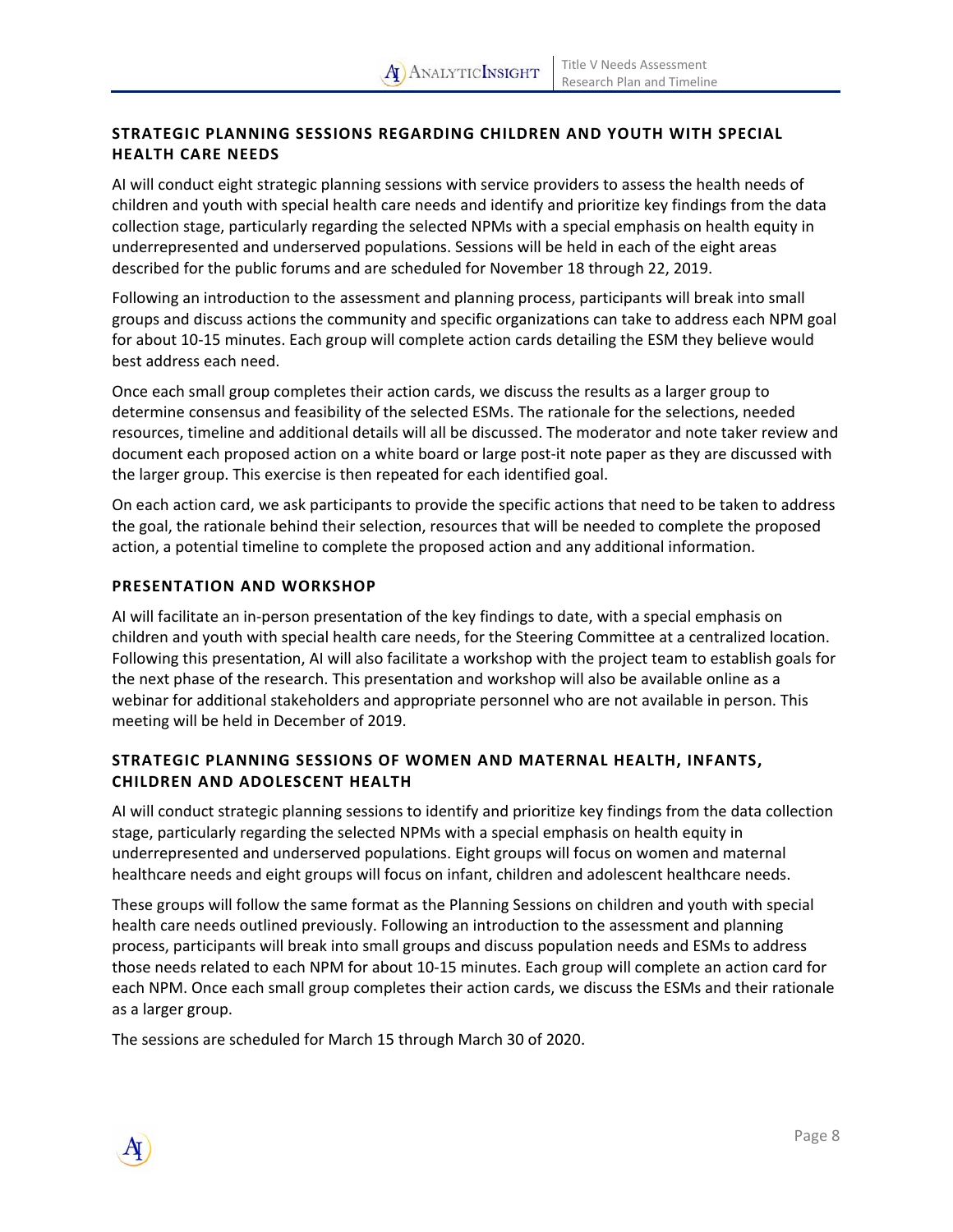# **PUBLIC COMMENT PERIOD**

April 12 through April 26 of 2020 is reserved for a public comment period. AI will consult with the Steering Committee to determine what materials to offer to the public for viewing and comment. These materials may include the presentation materials or other documentation of secondary data results or Planning Session outcomes.

A brief online survey will be developed for additional public feedback during the public comment period. The survey may be offered in Spanish, with the help of MCHB staff.

# **REPORTING**

Several reports will document the findings of the needs assessment and planning process.

#### **Needs Assessment with Priority Areas and Recommendations**

AI will provide a comprehensive Needs Assessment Report. A draft Needs Assessment Report will be provided by May 11, 2020. After receiving comments from the Title V Project Manager, the final version will be provided by May 18, 2020.

The Needs Assessment Report will include:

- $\cdot$  Executive Summary that describes the key findings and recommendations;
- $\cdot$  Introduction providing the history and goals of the project;
- Methodology section documenting our mixed‐methods approach;
- Detailed findings including relevant breakdowns by population or geographic area where appropriate, statistical significance and a narrative explanation of each finding;
- Detailed findings and qualitative analysis of any interviews, public forums and strategic planning sessions;
- Priority areas to address critical health needs of the populations under study and recommendations for policy and programmatic changes to address these needs; and
- Appendices including interview guides, moderator guides, references and other documentation of the sources, methods and protocols used.

#### **Summary Report**

AI will provide a report of priority areas and recommendations to be approximately 20 pages in length. When developing recommendations in particular, we will work closely with the Title V Project Director and the Steering Committee to ensure that policy and implementation strategies are practical for the Maryland Department of Health, Maternal and Child Health Bureau and within the scope of the research. These conversations may lead to additional statistical analysis to ensure that the results provided address the questions and concerns of both policy makers and service providers.

A draft Summary Report will be provided by May 11, 2020. After receiving comments from the Title V Project Manager, the final version will be provided by May 18, 2020.

#### **Five‐Year Action Plan**

The comprehensive Five‐Year Action Plan will provide strategies to address the population health needs as determined through the Needs Assessment, based on the Title V goals, the NPMs, SPMs, NOM and ESMs selected. The report will provide goals to address the needs of each of the five populations, a timeline and strategies for work‐plan development, and incorporate customized communication tools for community outreach.

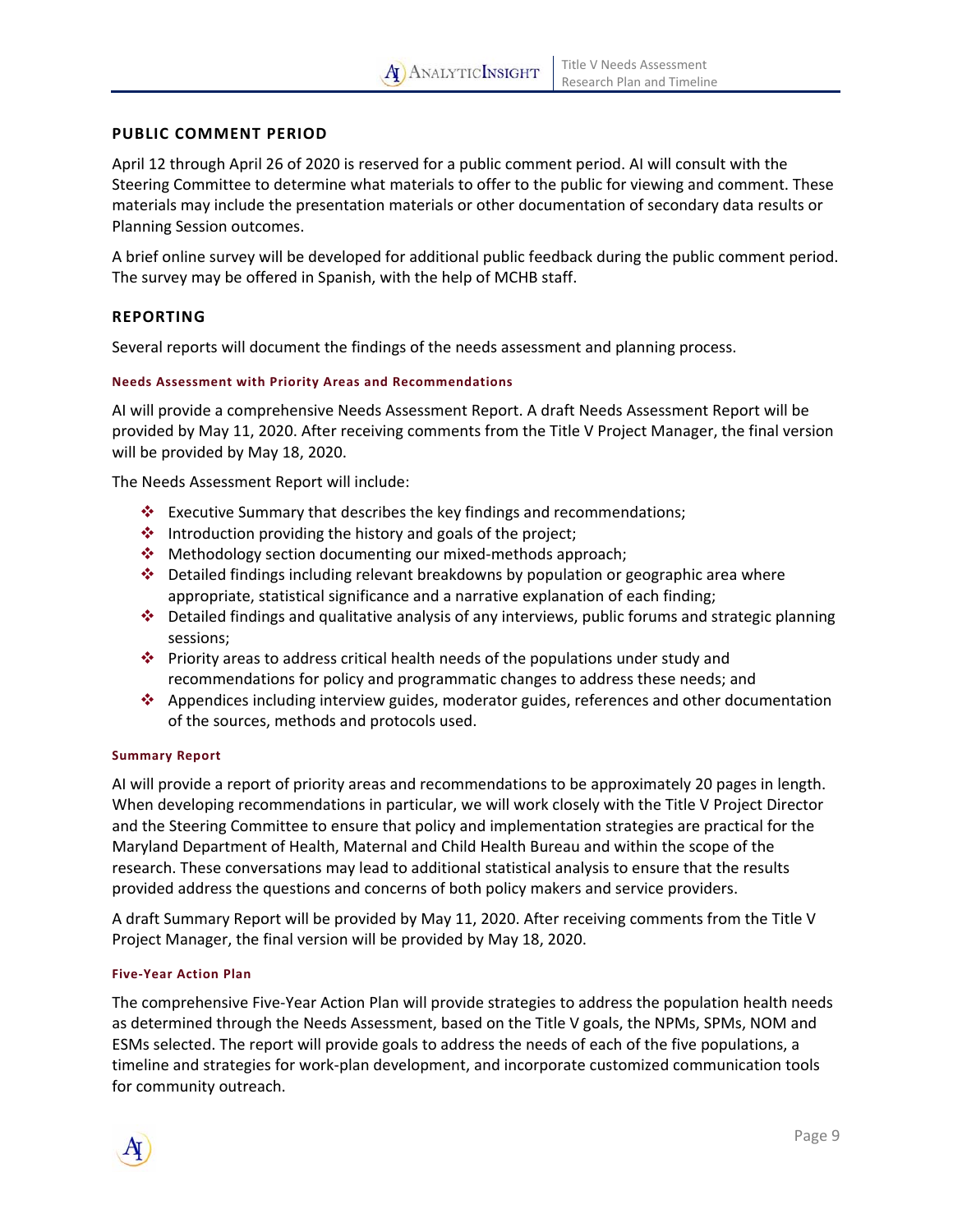A draft Five‐Year Action Plan will be provided by June 22, 2020. After receiving comments from the Title V Project Manager, the final version will be provided by July 3, 2020.

# **DISSEMINATION AND COMMUNICATION PLAN**

A plan for the dissemination and communication of results will be developed in conjunction with the Title V Project Manager and Steering Committee. This plan will incorporate findings from the Public Forums to identify the topics of greatest interest and concern to the public and identify best practices in distributing news and information about program changes and other actions resulting from the Needs Assessment. The Plan will be provided by June 30, 2020.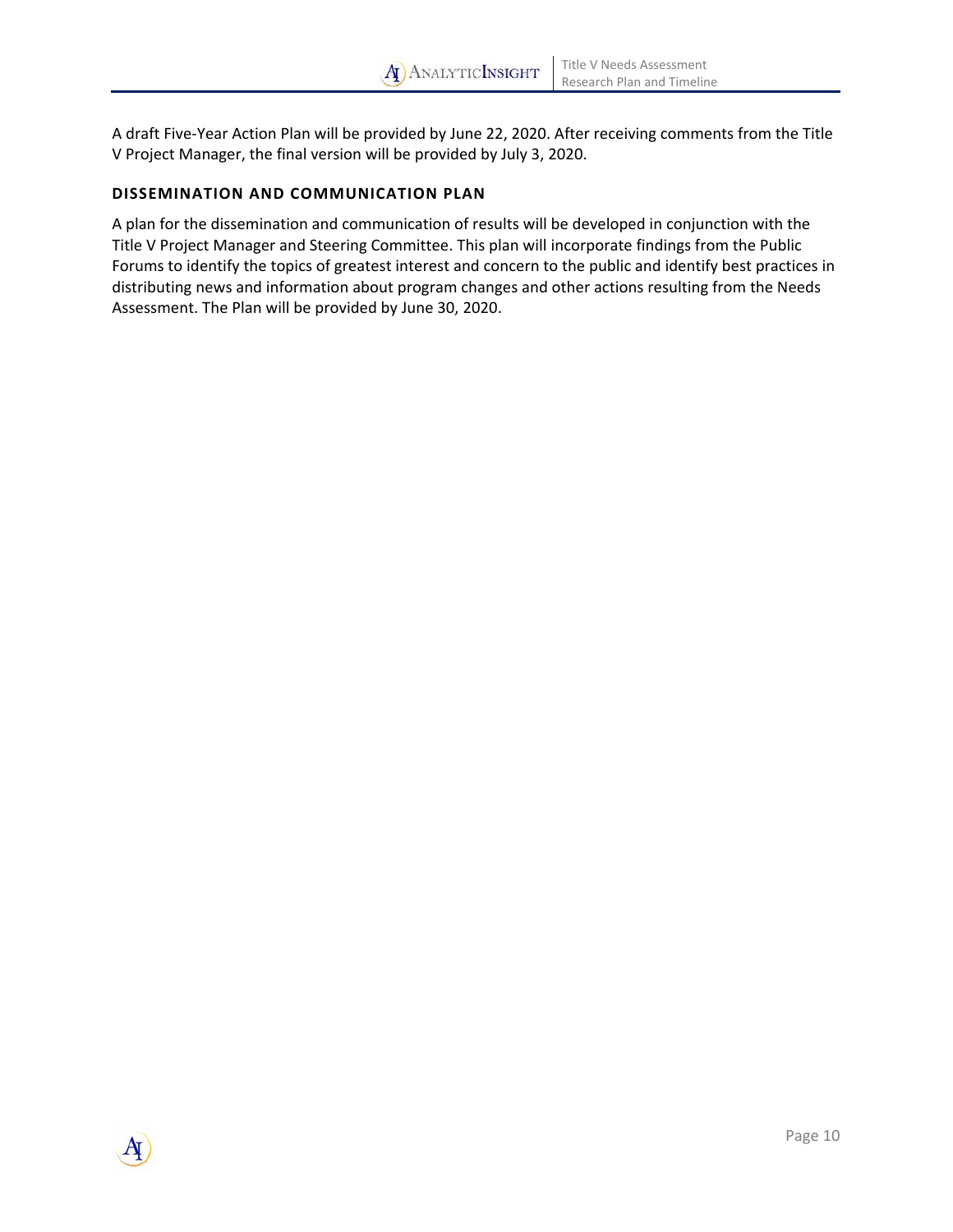# **TIMELINE**

A)

| <b>Task or Deliverable</b>                                       | <b>Completion Date</b> |
|------------------------------------------------------------------|------------------------|
| Kick-Off Meeting                                                 | 9/26/2019              |
| Formal Research Plan                                             | 10/11/2019             |
| Key Informant Interview Guide Draft                              | 10/11/2019             |
| Conduct 50 Key Informant Interviews                              | 11/6/2019              |
| Logistics and Develop Materials for Public Forums                | 11/15/2019             |
| Conduct 4 Public Forums and 8 Special Health Care Needs Sessions | $11/18 - 11/22/2019$   |
| Update to Project Team and Workshop/Webinar                      | 12/18/2019             |
| Conduct 2 Strategic Planning Sessions in each of 8 Areas         | $3/16 - 3/27/2020$     |
| Conduct 4 Public Forums in each of 4 Areas                       | $4/13 - 4/16/2020$     |
| Data Analysis / Public Comment Period                            | 4/27/2020              |
| Final Needs Assessment Report                                    | 5/18/2020              |
| <b>Final Priority Areas and Recommendations</b>                  | 5/18/2020              |
| Final 5-Year Action Plan                                         | 6/15/2020              |
| Final Presentation with Recommendations                          | 6/16/2020              |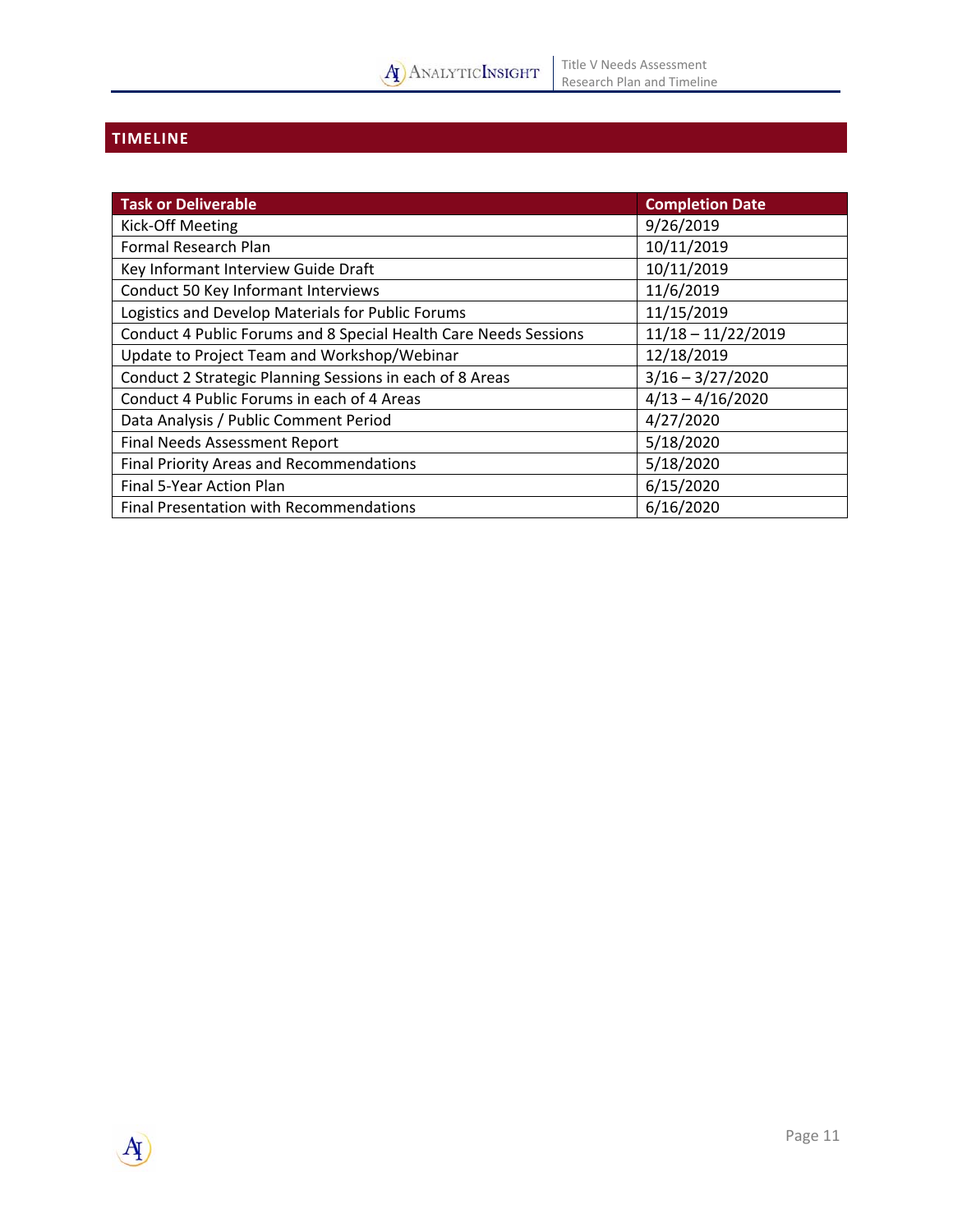# APPENDIX A: TITLE V NEEDS ASSESSMENT INTERVIEW GUIDE

DRAFT: 10-11-2019

The following Table of Contents shows the progression of the interview and offers an overview of the topics covered. Control-click within the table below will take you to the designated section of the questionnaire.

Note that most respondents will not address all sections of the questionnaire, instead selecting the areas closest to their area of expertise.

#### **CONTENTS**

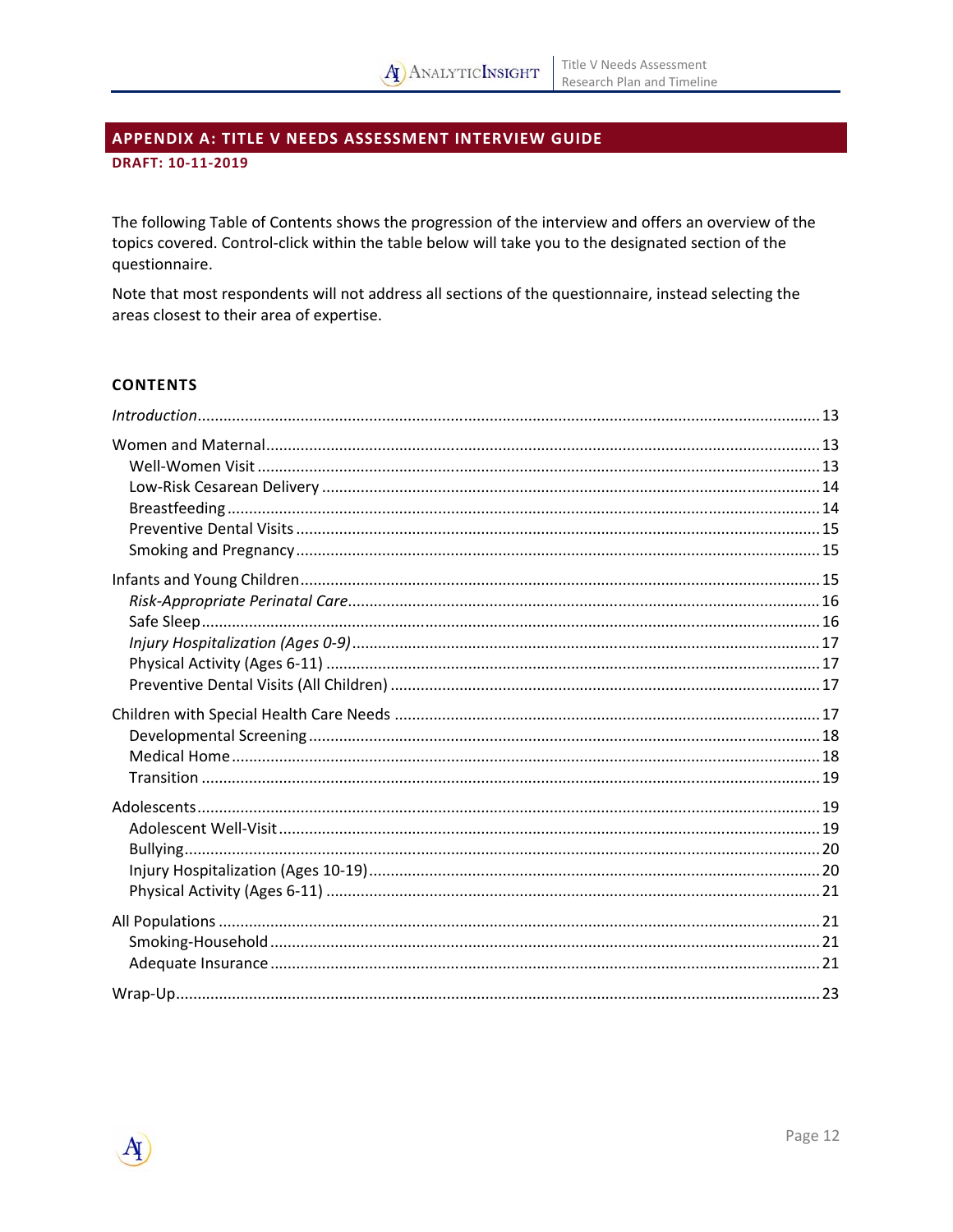# **Introduction**

Hello, my name is \_\_\_\_\_\_\_\_. I'm calling from Analytic Insight. We're conducting interviews on the needs of Maryland's Title V Services on behalf of the Maryland Department of Health, Office of Quality of Initiatives in the Maternal and Child Health Bureau. We have an appointment to speak. Is this still a convenient time?

Before we get started, let me tell you a little about the interview process.

- A. First, the purpose of this study is to learn about Title V health services and your needs, as well as identifying key priorities over the next five years. These key priority areas will be the focus of initiatives that improve the availability, accessibility and quality of primary and specialty care services for women and children.
- B. I'm going to be recording our interview using a smart pen that links my notes to an audio recording. After using them to develop a report, the recordings will be deleted. Do I have your permission to record this conversation?
- C. Do you have any questions for me before we get started?
- 1. I have here that you are the \_\_\_\_\_\_\_\_\_\_\_\_\_\_\_\_\_\_\_\_\_\_\_\_ (title) at \_\_\_\_\_\_\_\_\_\_\_\_\_ (organization). Is that correct?
	- a. How long have you been in this position?

# **WOMEN AND MATERNAL**

My questions today will focus on the needs of women, infants, children including children and youth with special health care needs, and adolescents, as well as gaps in services and the barriers that are encountered by underrepresented and underserved populations. You'll notice that I have a series of questions on a variety of topics. If any of these topics do not apply or are not within your scope of expertise, let me know and we will skip that section.

The first series of questions focus on the needs associated with women and maternal health.

- 2. What are the largest gaps in service for women and maternal health?
	- a. Do these gaps differ for women of color?
	- b. Do these gaps differ for women with low-income?
- 3. What are the barriers for women to access maternal health care?
	- a. What are the barriers for women of color?
	- b. What are the barriers to care for women with low‐income?
- 4. What services or initiatives are working well?

#### **WELL‐WOMEN VISIT**

My next questions focus on well‐women visits.

5. What barriers make it difficult for women to see their primary care physician for routine check‐ups?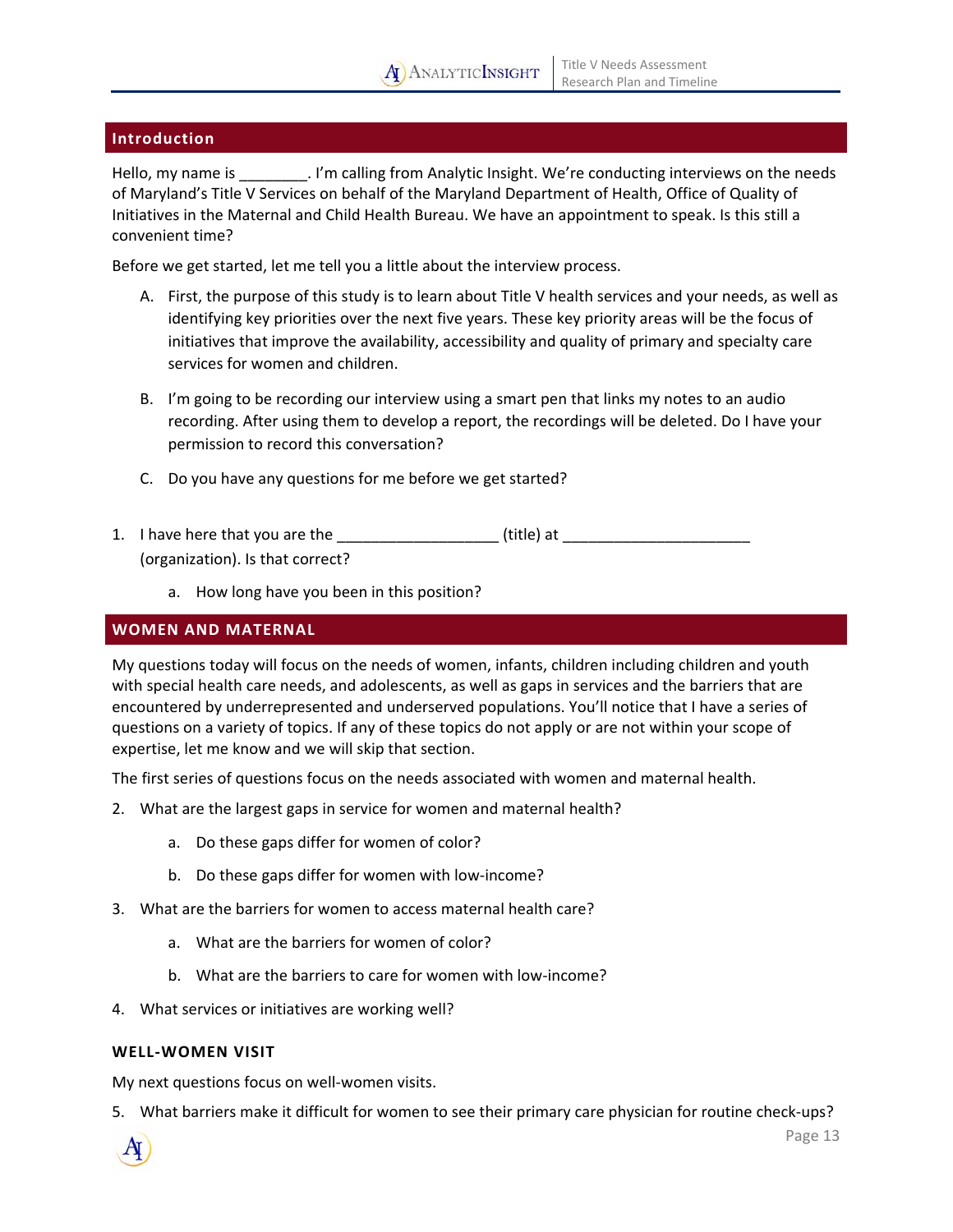- 6. How comprehensive are routine check‐ups?
	- a. If not comprehensive: What is missing? (Probe for discussions around diet, exercise, nutrition, smoking, alcohol or drug use, mental health issues, sexual history, and intimate partner violence.)
- 7. Do you think the quality of care received by women differs based on their race or income level?
- 8. Are women aware of the importance of annual well-women visits?
	- a. If no: What are your suggestions to better inform women about the importance of their annual well‐woman visit?

#### **LOW‐RISK CESAREAN DELIVERY**

My next questions are about low-risk cesarean deliveries.

- 9. What are the reasons for low-risk cesarean deliveries? (Probe for patient preference.)
- 10. Does your local hospital participate in a quality improvement process to reduce low‐risk cesarean deliveries?
- 11. What are your outreach activities to women who are low‐risk and want a cesarean delivery?
	- a. What outreach activities are needed?
	- b. What outreach activities have been most impactful?

#### **BREASTFEEDING**

Now I would like to talk about needs related to breastfeeding.

- 12. What gaps exist around breastfeeding?
- 13. What are the barriers to breastfeeding?
	- a. Do women of color encounter different barriers?
	- b. Do women with low-income encounter different barriers?
- 14. How are women educated on the importance of breastfeeding?
	- a. What's missing?
	- b. What's been most impactful?
- 15. Have staff from your organization completed breastfeeding education training?
- 16. Does your organization provide or refer women to a breastfeeding support group?
	- a. What are your reasons?
	- b. Are these support groups impactful?
	- c. Do you have any suggestions to improve use of breastfeeding support groups?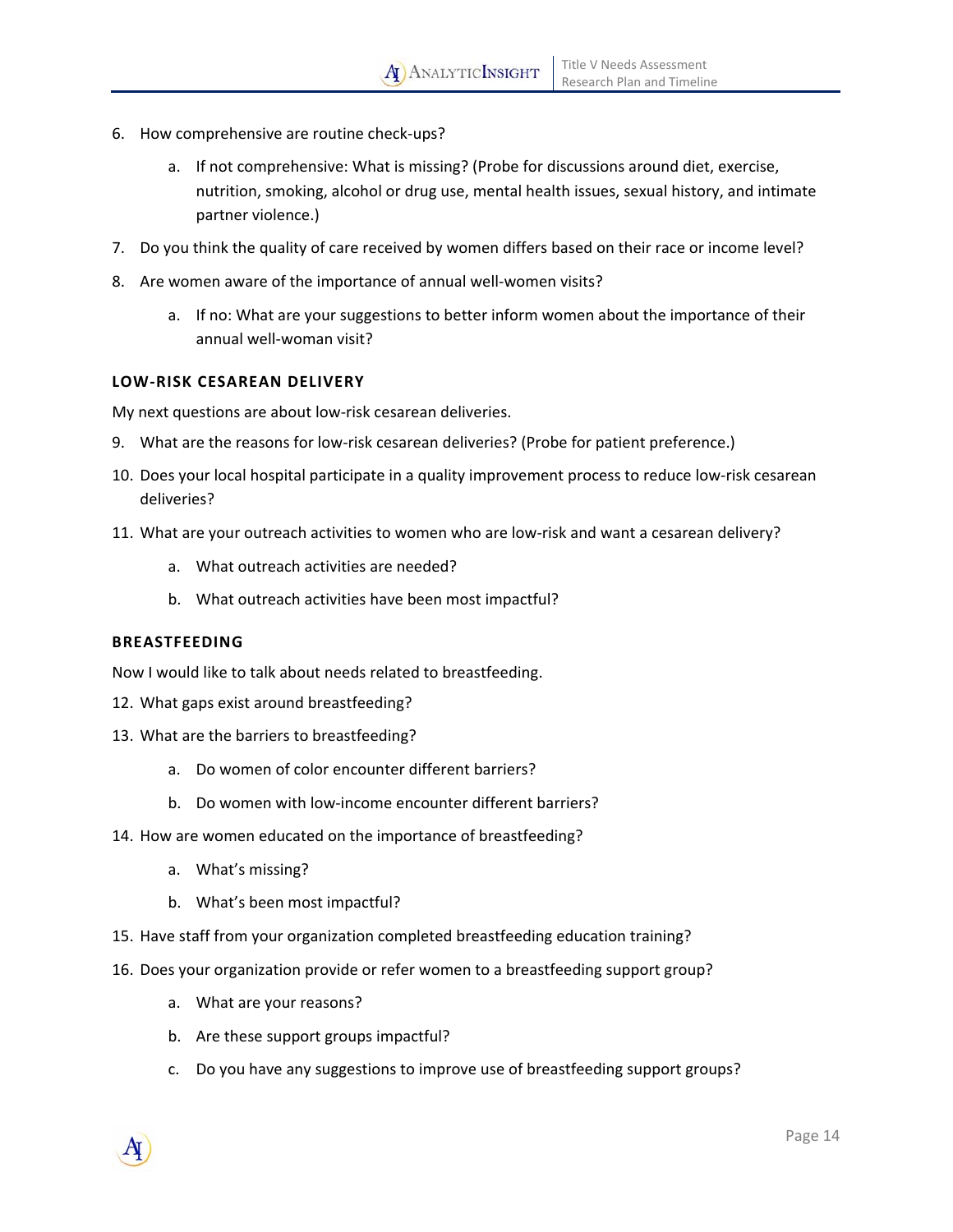#### **PREVENTIVE DENTAL VISITS**

I have several questions about preventive dental visits for pregnant women.

- 17. What gaps exist around preventive dental visits?
- 18. What are the barriers to obtaining preventive dental visits?
	- a. Do women of color encounter different barriers?
	- b. Do women with low-income encounter different barriers?
	- c. What are the barriers for adolescent pregnant women?
- 19. How are dental services for pregnant women coordinated?
- 20. What information is provided to pregnant women about preventive dental visits?
- 21. What are your suggestions to increase the number of pregnant women who receive preventive dental care?
- 22. What are your suggestions to increase awareness of expanded Medicaid coverage for adult dental health care services more generally?

#### **SMOKING AND PREGNANCY**

My next questions focus on the smoking and pregnancy.

- 23. What strategies or practices do physicians use to encourage pregnant women to stop smoking?
	- a. How are pregnant women being educated on the risks and adverse effects associated with smoking?
- 24. Are there gaps in the available services to help pregnant women stop smoking? (Probe for specific gaps.)
- 25. Are their certain populations or demographics of women who are more likely to smoke while pregnant?
	- a. What barriers exist for these women?
	- b. How can information be tailored to this group to encourage cessation?
- 26. Do you have any other suggestions to further encourage pregnant women to not smoke?

#### **INFANTS AND YOUNG CHILDREN**

In this next section, our questions will focus on the needs of infants and young children.

- 27. In general, what are the largest gaps in service for infants?
	- a. Do these gaps differ for infants of color?
	- b. Do these gaps differ for low‐income families with infants?
- 28. What are the largest gaps in service for young children?

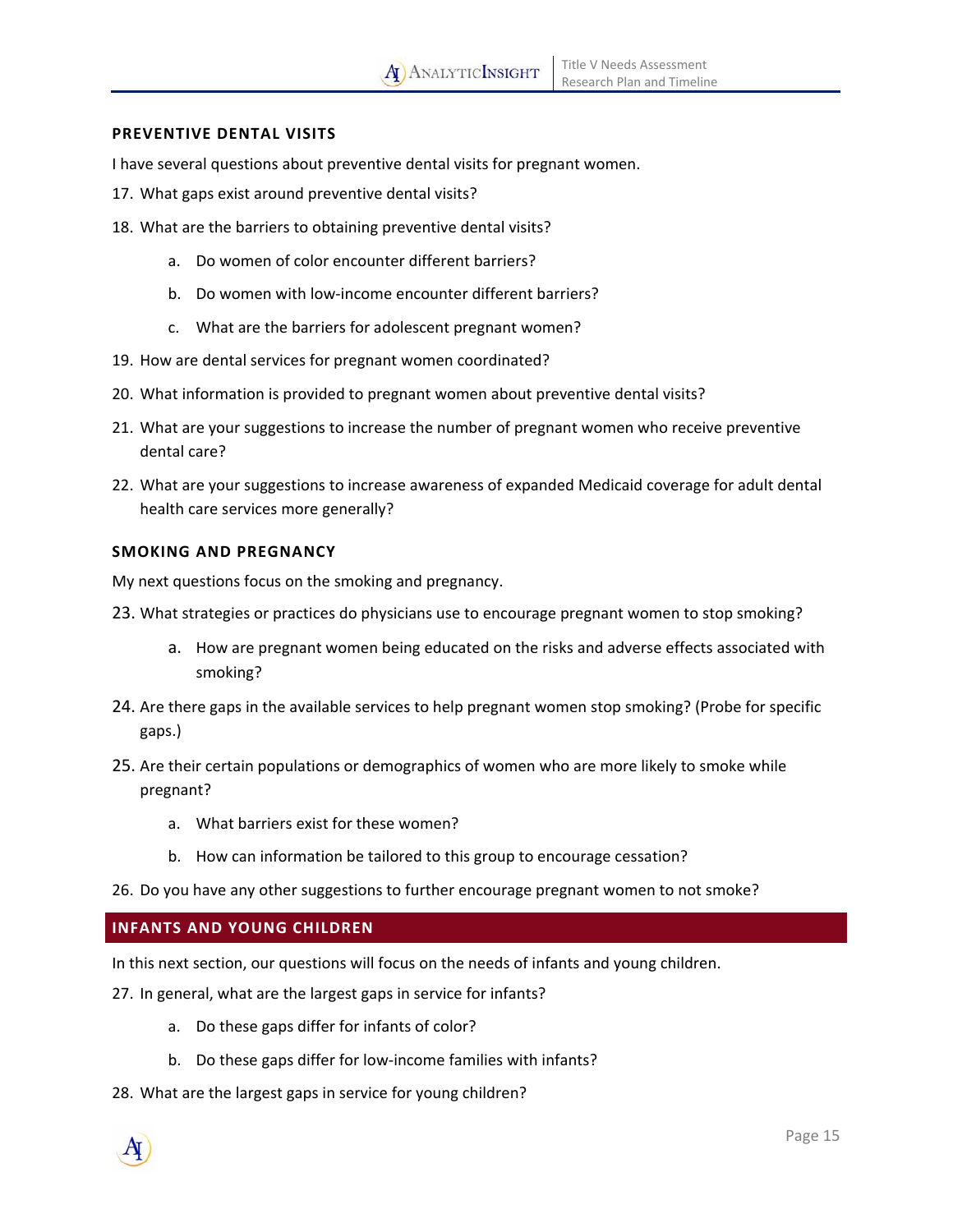- a. Do these gaps differ for young children of color?
- b. Do these gaps differ for low‐income families with young children?
- 29. What barriers exist for families with infants?
	- a. What barriers of care are present for infants of color?
	- b. What barriers of care are present for low-income families with infants?
- 30. What barriers exist for families with young children?
	- a. What barriers of care are present for young children of color?
	- b. What barriers of care are present for low-income families with young children?
- 31. What services or initiatives are working well?

#### **RISK‐APPROPRIATE PERINATAL CARE**

I have a few questions about risk‐appropriate perinatal care.

- 32. What are the gaps in services for risk‐appropriate perinatal care?
- 33. What are the barriers to accessing services or support for families with high-risk infants?
	- a. Are there additional barriers for families of color?
	- b. Are there additional barriers for low‐income families?
- 34. Are there other racial or ethnic disparities present related to risk‐appropriate perinatal care?
- 35. Do women of color receive the same level of risk‐appropriate perinatal care?
	- a. What are your reasons?
	- b. What about women with low-income, do they receive the same level of care?
- 36. What activities do you do or know about to educate women on risk‐appropriate perinatal care?
	- a. What's missing?
	- b. What's been most impactful?

#### **SAFE SLEEP**

My next questions are regarding safe sleep practices.

- 37. What factors contribute to unsafe sleep practices (probe for not placing on back, incorrect or no advice on safe sleep practices, bed sharing, soft bedding, demographics such as age, race and education level)
- 38. How are families educated on safe sleep practices?
	- a. What services are needed?
	- B. Are educational materials, messages and counseling provided in culturally appropriate ways?

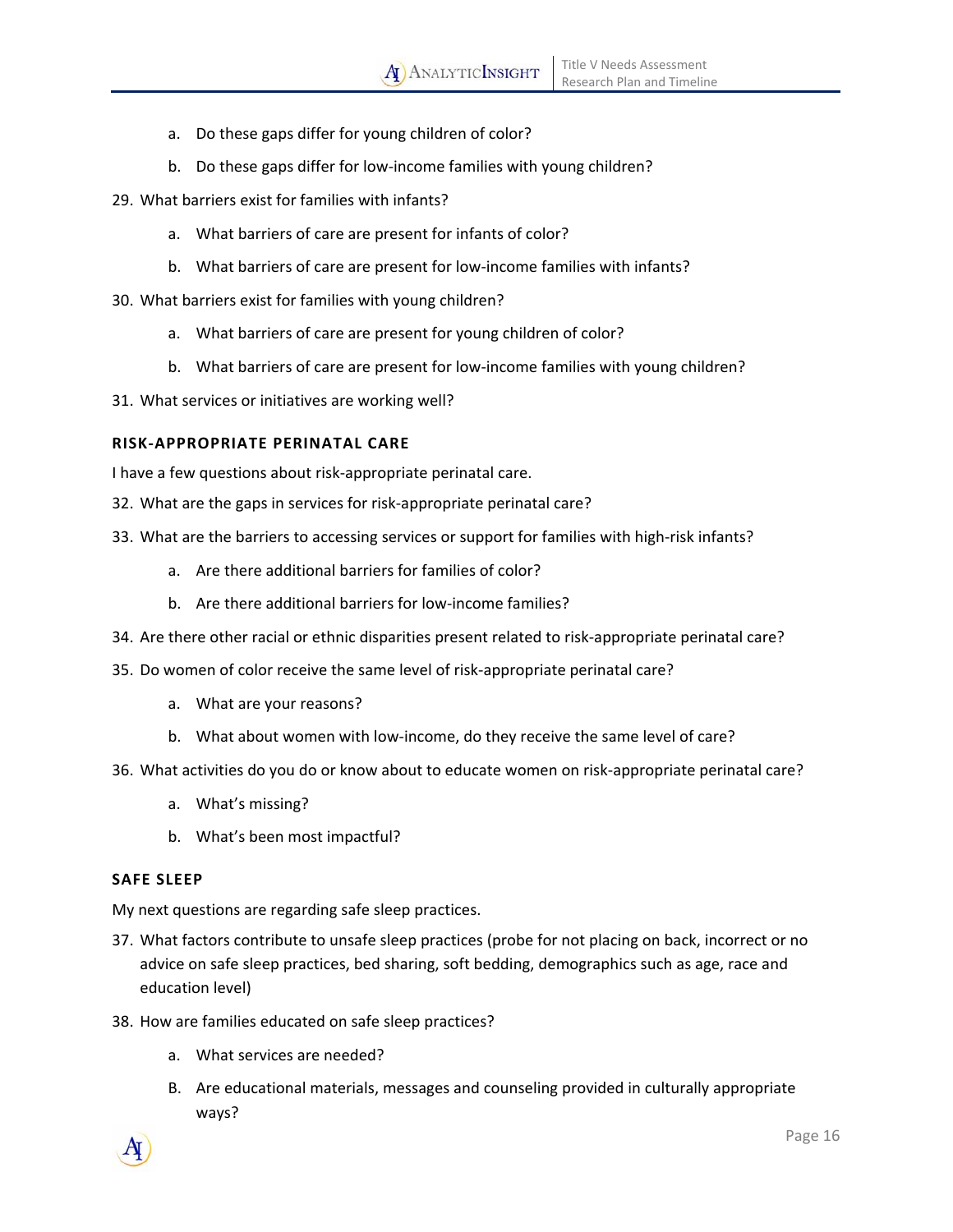If no, what are your suggestions to ensure education messages are reaching their intended audience?

# **INJURY HOSPITALIZATION (AGES 0‐9)**

Now I'd like to talk about injury hospitalizations of young children ages 0 to 9.

- 39. What are the main reasons for injury hospitalizations for this age group?
- 40. How are parents educated about car seat safety?
- 41. What services are offered or provided following a case of child maltreatment?
- 42. What activities are provided related to Targeted Injury-Prevention?
- 43. Are self-inflicted injuries common for this age group?

# **PHYSICAL ACTIVITY (AGES 6‐11)**

I have a couple questions related to physical activity among young children 6 to 11 years old.

- 44. Are there gaps in providing opportunities for physical activity among young children?
- 45. What are the barriers to physical activity for this age group?
- 46. How is physical activity promoted or encouraged for families with young children?
	- a. What services or programs are needed in your area?
	- b. What programs have had the greatest impact?

#### **PREVENTIVE DENTAL VISITS (ALL CHILDREN)**

Now I'd like to talk a little more about preventive dental visits for all children.

- 47. What gaps exist around preventive dental visits for children?
- 48. What are the barriers to obtaining preventive dental visits for children?
	- a. Do families of color encounter different barriers?
	- b. Do families with low-income encounter different barriers?
	- c. Are their different barriers for families with young children versus adolescents?
- 49. How are preventive dental services coordinated for families?
- 50. What are your suggestions to increase the number of children receiving preventive dental visits?

# **CHILDREN AND YOUTH WITH SPECIAL HEALTH CARE NEEDS**

Our next series of questions will focus specifically on children and youth with special health care needs.

51. In general, what are the largest gaps in service for children with special health care needs?

a. Do these gaps differ for children of color?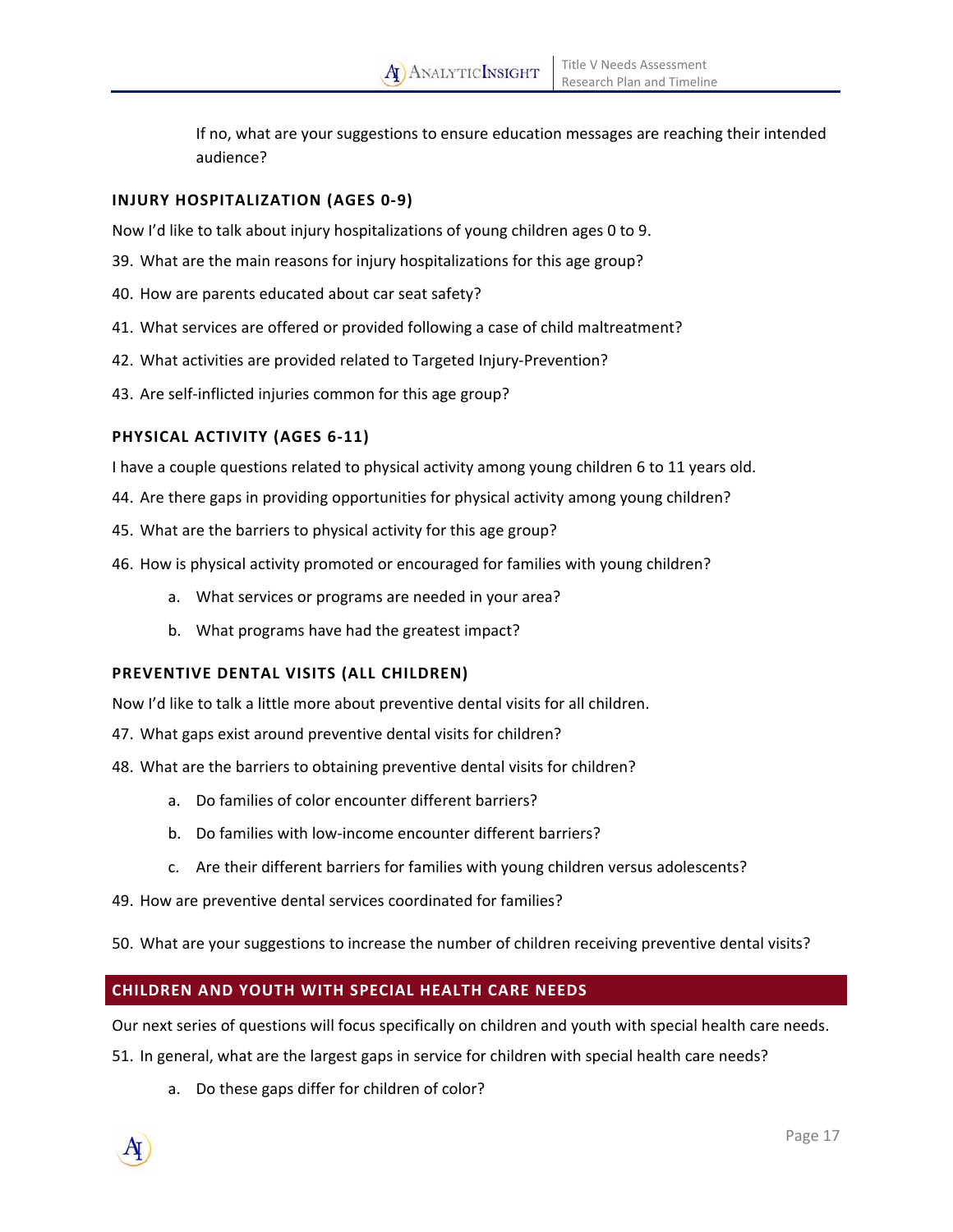- b. Do these gaps differ for families with low‐income?
- 52. What are the barriers to services for families with children with special health care needs?
	- a. What additional barriers do families with children of color encounter?
	- b. What additional barriers exist for families with low‐income?
- 53. What services or initiatives are working well?

# **DEVELOPMENTAL SCREENING**

I have a few questions about the developmental screening process.

- 54. How are children screened for developmental delays?
- 55. Are there gaps in services available to help families access developmental screenings?
- 56. What are the barriers to accessing screening for developmental delays?
	- a. What barriers exist for children of color?
	- b. What barriers exist for families with low-income?
- 57. What is working well?
- 58. Do you have any suggestions to improve early identification and referral of developmental delays?

#### **MEDICAL HOME**

Now I have some questions about medical homes. A medical home is defined as an approach to providing primary care that is patient‐centered, a partnership among practitioners, patients, and their families, comprehensive, coordinated across all elements of the health care system, and accessible

- 59. In your experience, are most families with children with special health care needs aware of the medical home approach to care?
- 60. How are families made aware of the medical home approach?
	- a. Are additional outreach efforts needed?
	- b. What efforts have had the greatest impact on increasing awareness?
- 61. About what percentage of families with children with special health care needs have a coordinated medical home approach?
- 62. What are the gaps in services for families who are using the medical home approach?
- 63. What are the barriers to implementing the medical home approach?
	- a. What additional barriers are there for families of color?
	- b. What are the barriers for families with low‐income?
- 64. What training is available to health providers who would like to implement the medical home approach?

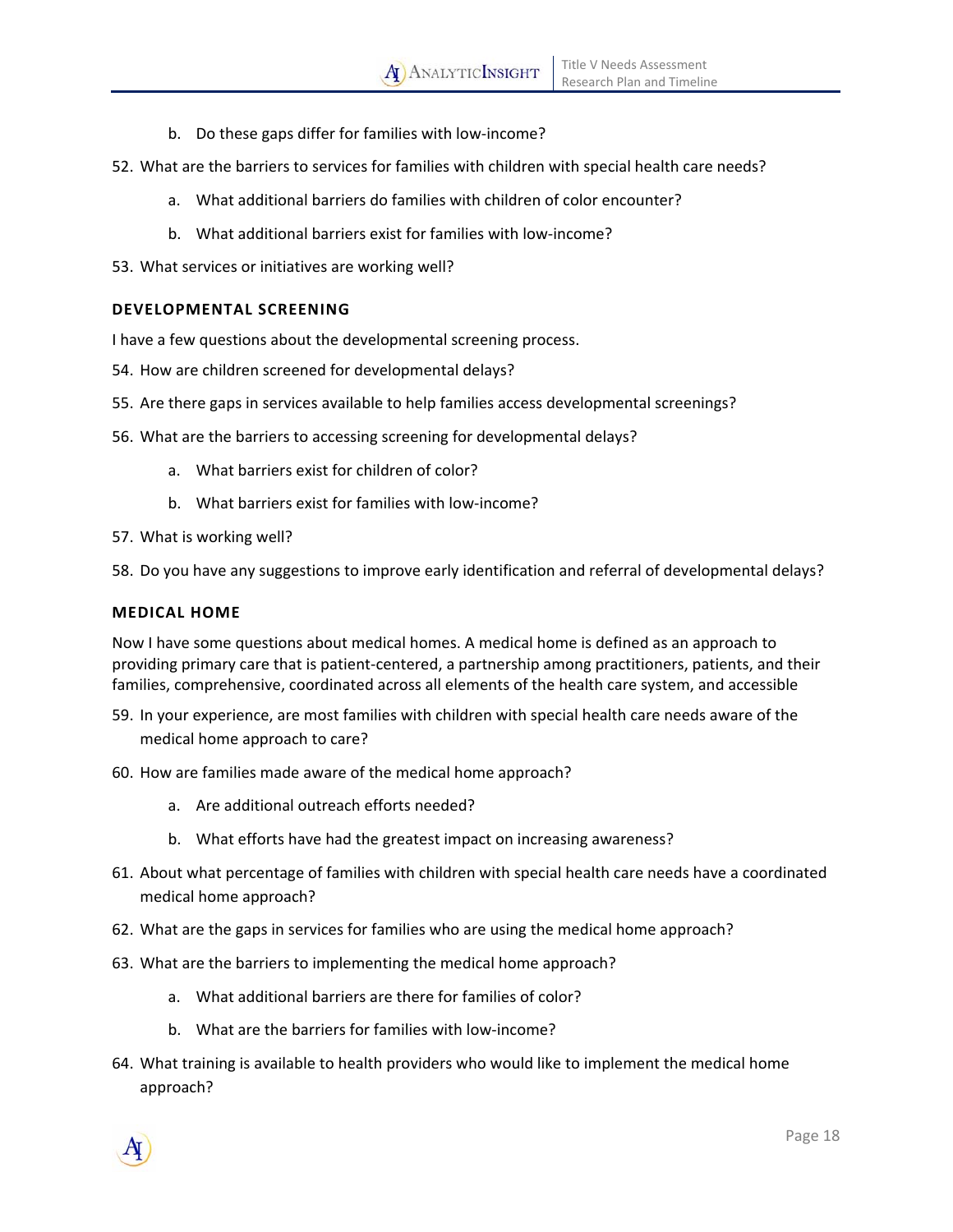a. Is there a need for additional training? (Probe for what type of trainings are needed.)

# **TRANSITION**

Now I'd like to talk about health care transition services.

- 65. What are the barriers to successfully transitioning a child with special health care needs from pediatrics to adult health care?
	- a. How are these barriers different for families of color?
	- b. How are these barriers different for families with low‐income?
- 66. How are families made aware of existing services that can help facilitate health care transition?
	- a. Are there gaps in the existing services? (Probe for specific areas.)
	- b. What efforts have had the greatest success in increasing public awareness?
- 67. Are school nurses trained on transitioning children to adult health care services?
- 68. What are your suggestions to increase the number of providers who specialize in transition?
- 69. What's working well?
- 70. What needs to be addressed?

# **ADOLESCENTS**

In this next section, our questions focus on the needs of adolescents.

71. In general, what are the greatest unmet health needs of adolescents?

- a. Do these needs differ for adolescents of color?
- b. Do these needs differ for families with low‐income?
- 72. What are the barriers to accessing services for adolescents?
	- a. What additional barriers exist for adolescents of color?
	- b. What additional barriers exist for families with low-income?
- 73. What services or initiatives are working well?
- 74. What services would you like to see improved?

#### **ADOLESCENT WELL‐VISIT**

I'd like to start with some questions about adolescent well-visits.

- 75. What are the barriers that make it difficult for adolescents to see their primary care physician for routine check‐ups?
- 76. How comprehensive are routine check‐ups?

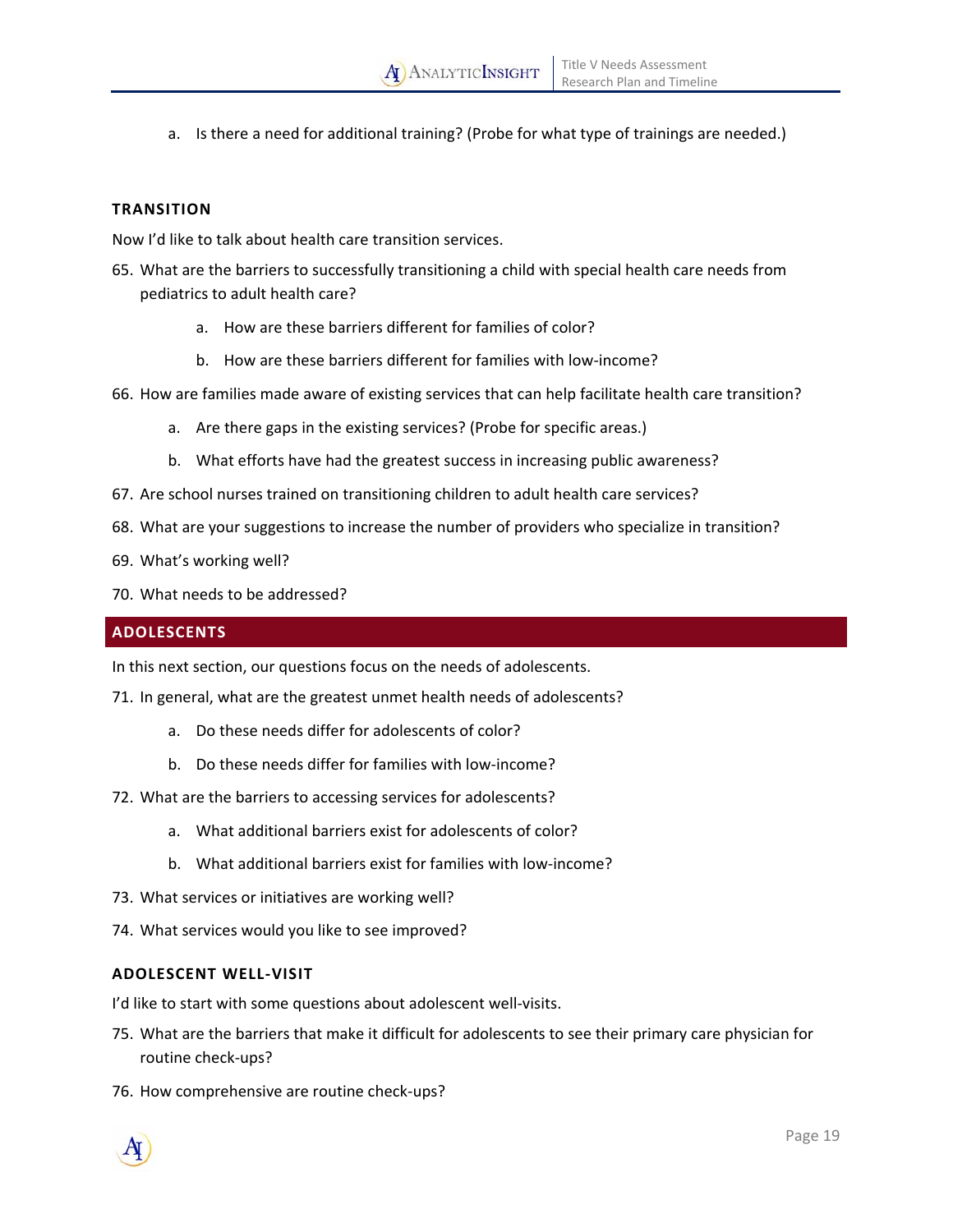- a. If not comprehensive: What is missing? (Probe for discussions around diet, exercise, nutrition, smoking, alcohol or drug use, mental health issues, sexual history, and intimate partner violence.)
- 77. Do you think the quality of care received by adolescents differs based on their race or income level? What are the reasons for these disparities? How can they be best addressed?
- 78. Are adolescents aware of the importance of annual well-visits?
	- a. If no: What are your suggestions to better inform adolescents about the importance of their annual well‐visit?
	- b. Do you think it is more impactful to inform adolescents or their parents about the importance of annual well-visits?

#### **BULLYING**

I have some questions on bullying.

- 79. How would you define bullying?
- 80. As you may know, bullying has increased nationwide and statewide over the past several years. What are the reasons for this increase?
- 81. What initiatives or programs currently address bullying?
	- a. What's missing?
	- b. What's had the greatest impact?
- 82. How are bullying and suicide related?
	- a. What suicide prevention strategies have been implemented?
	- b. What suicide prevention strategies are most impactful?
	- c. What resilience strategies are used for adolescents at high risk for suicide?
- 83. What other suggestions do you have to deter bullying?

#### **INJURY HOSPITALIZATION (AGES 10‐19)**

Now I'd like to talk about injury hospitalizations of adolescents ages 10 to 19.

- 84. What are the main reasons for injury hospitalizations for this age group?
- 85. How are adolescents educated about safe driving practices?
- 86. What services are provided following a case of child maltreatment?
	- a. What additional services are needed?
- 87. What activities are provided related to Targeted Injury-Prevention?
	- a. What additional services are needed?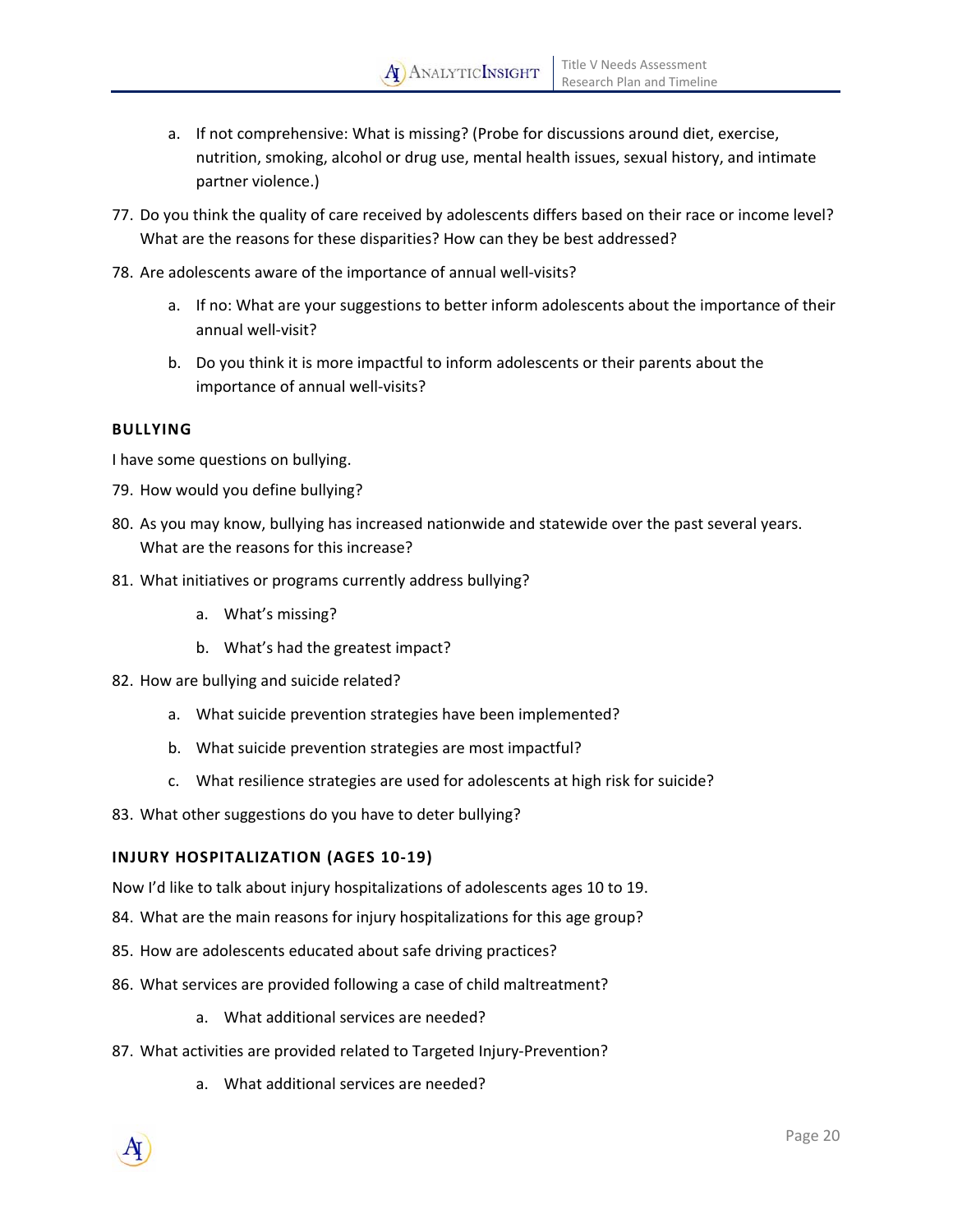- 88. Are self-inflicted injuries common for adolescents ages 10 to 19?
	- a. What suicide prevention strategies are provided if an adolescent presents at the hospital with a self-inflicted injury?
	- b. What additional programs or services are needed?

# **PHYSICAL ACTIVITY (AGES 6‐11)**

I have a couple questions related to physical activity among adolescents aged 12 to 17 years old.

- 89. What are the gaps in programs providing opportunities for physical activity among adolescents in your area?
- 90. What are the barriers to physical activity for this age group?
- 91. How is physical activity promoted to adolescents?
	- a. What's missing?
	- b. What has been most impactful?

# **ALL POPULATIONS**

My last questions are focused issues that affect all families.

#### **SMOKING‐HOUSEHOLD**

First, I'd like to discuss the impacts of smoking in family households.

- 92. What strategies or practices do physicians use to encourage family members to stop smoking around their children?
- 93. What programs are currently in place in your area to educate families on the risks and adverse effects associated with smoking?
- 94. What additional services or programs are needed to help family members stop smoking?
- 95. What are the barriers to accessing these programs or services?
	- a. What are the barriers for families of color?
	- b. What are the barriers for low-income families?
	- c. How can information be tailored to specific groups to encourage cessation?
- 96. Do you have any other suggestions to further encourage families to not smoke around their children?

#### **ADEQUATE INSURANCE**

Finally, I have just a couple questions about adequate insurance coverage.

- 97. What barriers are present for women and families without health insurance?
- 98. What barriers are present for women and families who are under‐insured?

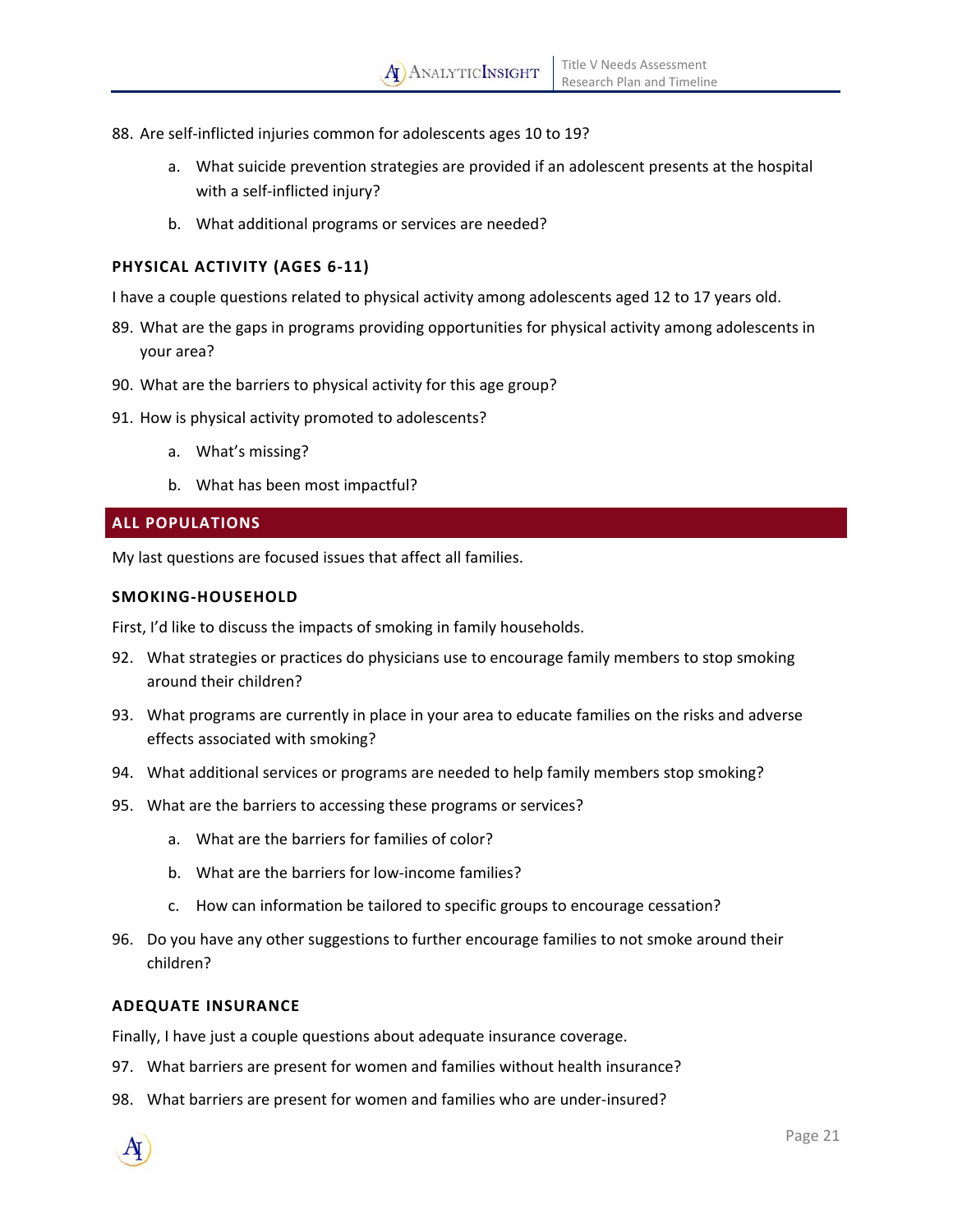- 99. How do those without health insurance receive care?
- 100. What are your suggestions to ensure health insurance is more accessible?
- 101. How has the all-payer system helped expand access to health care?